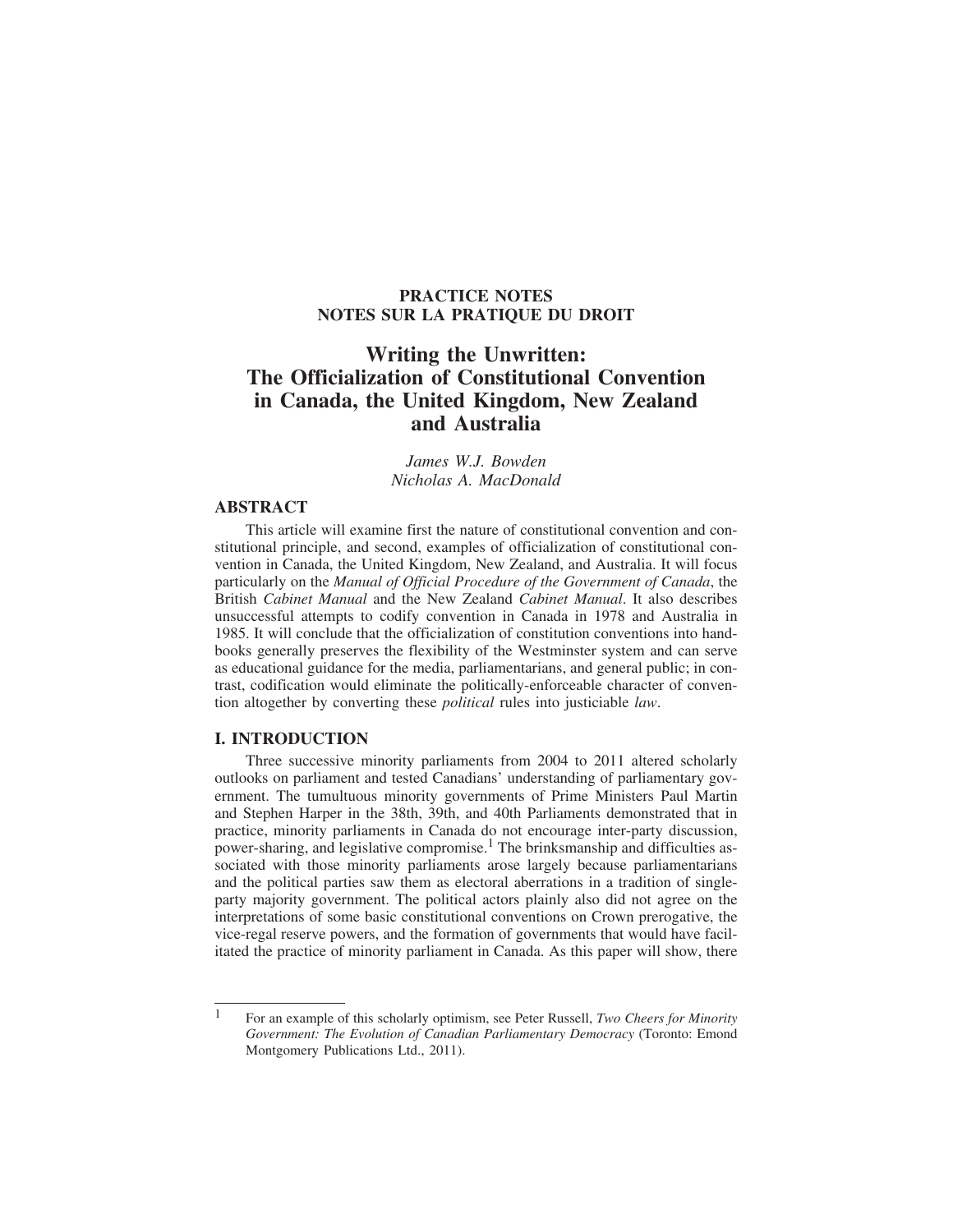are legitimate and healthy differences of interpretation of these conventions within the Westminster parliaments of Canada, the United Kingdom, New Zealand, and Australia. The recent cycle of minority parliaments in Canada thus renewed interest in the creation of written references on the complex constitutional conventions that underpin our system of government in order to ensure that parliamentarians, civil servants, and the general public understand the fundamentals of Westminster parliamentary government. The United Kingdom and New Zealand have created such written references in the form of cabinet manuals, which describe fundamental constitutional conventions and how they might be applied.

Reports from recent academic conferences in Canada have recommended that constitutional conventions be codified into a Canadian cabinet manual along the lines of the New Zealand *Cabinet Manual* and the British *Cabinet Manual*. 2 These conferences have thus far overlooked some important considerations. First, "codification" denotes writing in statutory law or entrenchment in the written constitution, which would remove constitutional conventions from the political realm and render them justiciable in a court of law. The British and New Zealand cabinet manuals are politically enforceable handbooks, not legally enforceable statute. These manuals represent the "officialization", not codification, of constitutional conventions. The officialization of constitutional conventions refers to the creation of official interpretations of convention endorsed by Cabinet that describe the proper exercise of constitutional authority.<sup>3</sup> These non-justiciable, politically enforceable officializations can take the form of "practitioner's handbooks", "cabinet manuals", "guidelines," or "directives", depending upon their target audience and degree of detail. In this paper, the generic "handbook" will refer to all types.

Studies and scholars have overlooked the existence of a comprehensive Canadian document, the *Manual of Official Procedure of the Government of Canada*, which the Privy Council Office (PCO) produced and which Prime Minister Lester B. Pearson endorsed in 1968. The existing Canadian handbook predates the aforementioned Commonwealth handbooks, and describes constitutional conventions in Canada based on relevant historical precedents.4

This article will examine the nature of constitutional convention and principle,

<sup>2</sup> Public Policy Forum, *Government Formation in An Age of Hung Parliaments: Background Paper*. (Ottawa: Public Policy Forum, February 2011); Public Policy Forum, *Government Formation in Canada: Ottawa Roundtable*. (Ottawa: Public Policy Forum, 21 March 2011); Peter Russell and Cheryl Milne, *Adjusting to a New Era of Minority Government: Report of a Workshop on Constitutional Conventions*. (Toronto: University of Toronto, David Asper Centre for Constitutional Rights, 2011).

<sup>3</sup> Our term "officialization" corresponds to Peter Russell's "consolidation" of constitutional convention. We believe that Russell's nomenclature implies an exhaustive list of constitutional convention rather than merely placing disparate sources into one book. Neither a practitioner's handbook nor a cabinet manual can presume to officialize of document *all* precedents, customs, and conventions. Peter Russell, "The Principles, Rules and Practices of Parliamentary Government: Time for a Written Consolidation," *Journal of Parliamentary and Political Law* 6, no. 2 (June 2012).

<sup>4</sup> Nicholas A. MacDonald and James W.J. Bowden, "The *Manual of Official Procedure of the Government of Canada*: An Exposé," *Constitutional Forum* 20, no. 1 (17 October 2011): 33-39.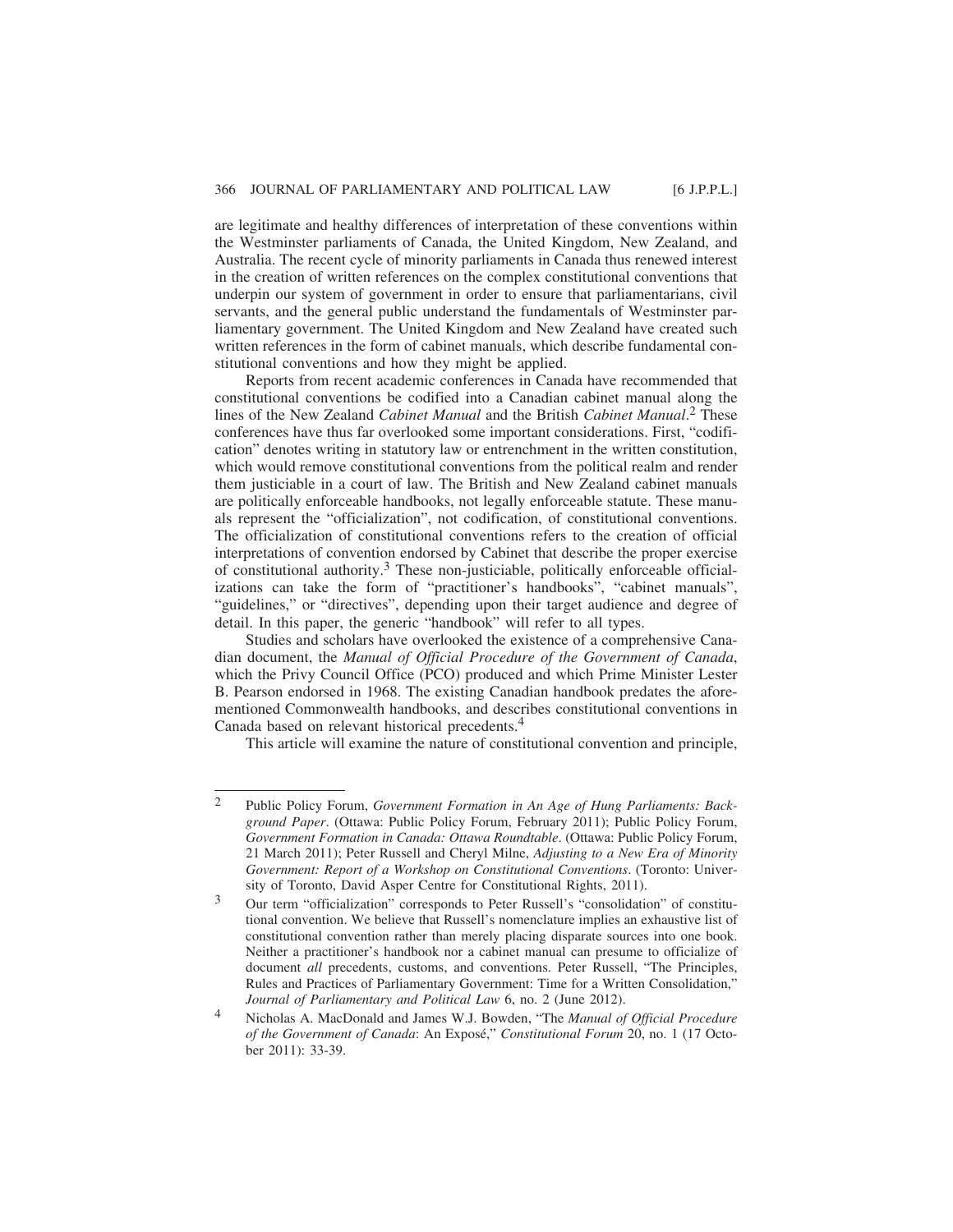as well as examples of officialization of constitutional convention in the core Commonwealth, by focusing on the *Manual of Official Procedure of the Government of Canada*, the British *Cabinet Manual*, and the New Zealand *Cabinet Manual*. The subsequent analysis will highlight the portions of the handbooks that pertain to the formation of governments, prorogation and dissolution, the caretaker convention, and the constitutional relationship between the Governor General and the Prime Minister. It will compare and contrast these handbooks that officialize convention with unsuccessful attempts to codify convention in the Australian *Resolutions* of 1985 and the Canadian *Constitutional Amendment* Bill of 1978. It will conclude that the officialization of constitution conventions into handbooks of all types generally preserves the flexibility of the Westminster system and could even serve as educational guidance for the media, parliamentarians, and the general public; in contrast, codification eliminates the politically-enforceable character of convention altogether by converting these political norms into justiciable law.

# **II: PUTTING UNWRITTEN PRINCIPLE AND CONVENTION IN WRITING**

# **1. ON CONSTITUTIONAL PRINCIPLES AND CONVENTIONS**

Constitutional conventions are unwritten, politically enforceable norms. These norms evolve from practices and customs that complement and contextualize laws or the written constitution. Norms imply exceptions, and more broadly allow for exemptions. In practical terms, conventions help decision-makers determine how they should act in any given situation. For this reason, Prime Minister Pearson described the *Manual of Official Procedure of the Government of Canada* as "guidance on the many constitutional and procedural issues on which the Prime Minister, individual ministers or the Government must from time to time exercise discretion and judgement."5 Decision-making of a constitutional nature thus amounts to the application of conventions, in other words, to the adaptation and adjustment of precedents and norms to the circumstances of a current situation.<sup>6</sup> A good handbook can facilitate that process by offering descriptive guidance rather than prescriptive rules.

British constitutional scholar Sir Ivor Jennings proposed that a custom or practice exists as a convention if it satisfies three questions: What are the precedents? Did the actors believe they were bound by a rule? Is there a reason for the rule?<sup>7</sup> There may be some limitations to Jennings's test. For instance, constitutional actors cannot bind themselves to rules or precedents of which they remain ignorant, even

<sup>5</sup> Canada, Privy Council Office, *Manual of Official Procedure of the Government of Canada* (Ottawa: 1968) at iii (Henry F Davis and André Millar). Copyright Government of Canada. Reproduced with the permission of the Minister of Public Works and Government Services Canada (2011). Source: Library and Archives Canada/National Archives of Canada, Subject files, vol. 516.

<sup>&</sup>lt;sup>6</sup> Paul Benoit, conversation with authors, 20 October 2011.

<sup>7</sup> Corbett Haselgrove Spurin, "Chapter 5: Constitutional Conventions" in *Constitutional and Administrative Law* (Corbett Haselgrove Spurin, 2004): 3. <http://www.nadr.co.uk/articles/published/ConstitutionalLaw/Chapter005Conventions.pdf>.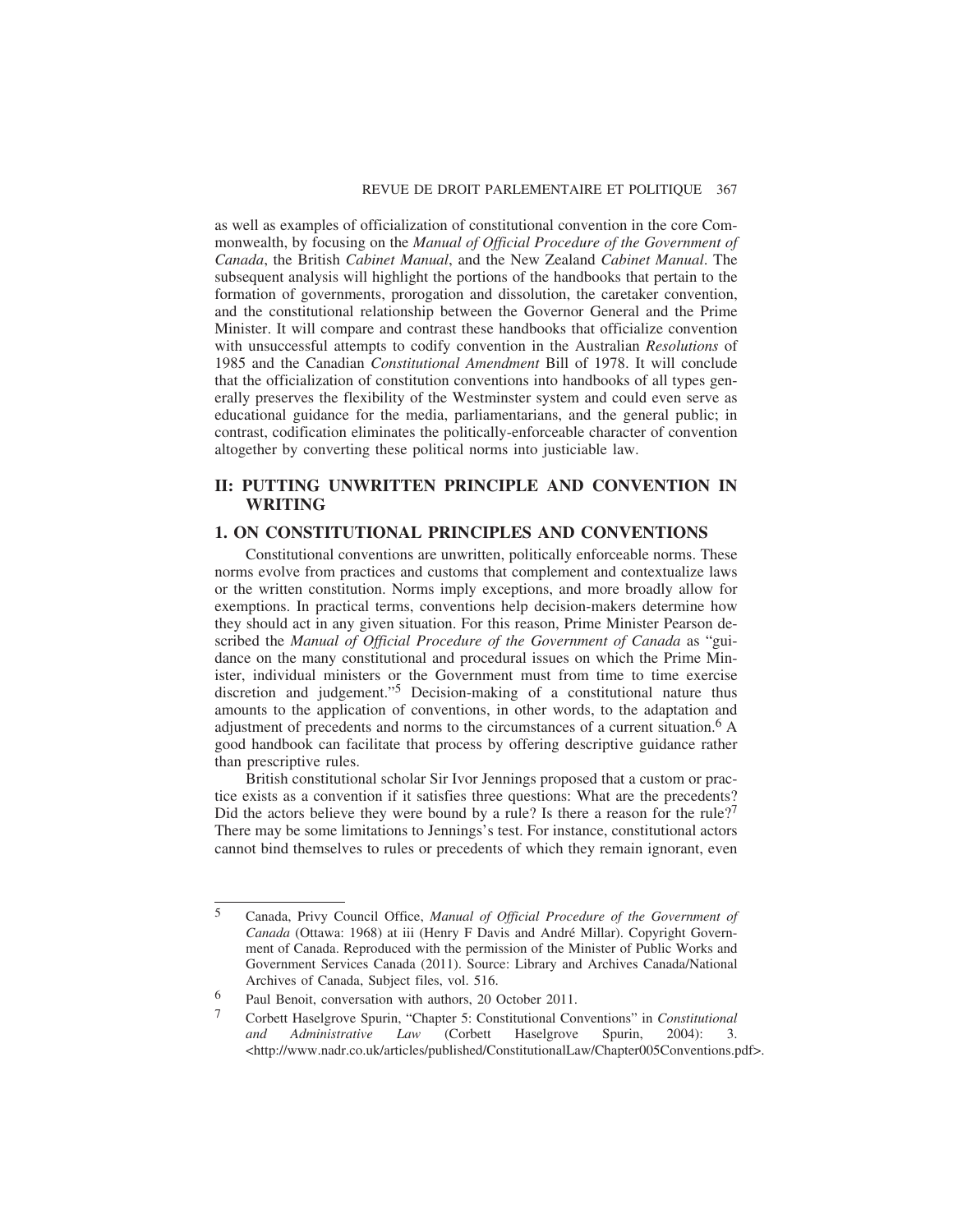if they *should* know of them.<sup>8</sup> For example, during the controversial prorogation of 2008, few parliamentarians, journalists, or even scholars, seemed to be aware that of an important precedent from 1873 with significant parallels to the case in 2008: Sir John A. Macdonald advised prorogation when his government faced an imminent a loss of confidence, and Governor General Lord Dufferin carried out his advice.9 Fewer still seemed to be aware that the *Manual of Official Procedure of the Government of Canada* offered relevant, official guidance on prorogation.

Writing in the immediate aftermath of the King-Byng Affair of 1926, Canadian constitutional scholar Robert MacGregor Dawson offered insight on the proper application of precedent in constitutional decision-making even before Jennings had created his test.

> Precedents [...] should not be examined one by one, but as a whole; they should be pieced together, so that the complete picture may show the development of government and the direction in which it is moving. An isolated precedent is as misleading as a single piece of evidence in a court of law. [...] In short, the way of progress in government lies in following those early examples which are most in sympathy with the new conditions, and disregarding those which are out of harmony with the general trend of development and the genius of the people. $10$

Dawson takes a holistic view of the constitution and emphasizes the use of convention and precedent in making the right decision case by case. He adds: "It is obvious that if precedents were rigidly followed, no change under an unwritten Constitution could ever take place."<sup> $\overline{1}1$ </sup> Decision-makers should use precedents as guidance in doing the right thing, though "without being bound to them hand and foot."<sup>12</sup>

More fundamentally, constitutional conventions are the manifestations of constitutional *principles*, which underpin conventions and provide their normative justification.<sup>13</sup> Since constitutional conventions are derived from constitutional principles, a convention may be called into question and need to be re-evaluated or altered when its standard application would no longer conform to its underlying principle and would detract from its normative justification. Conventions can change or be modified relatively quickly and as needed. In contrast, principles gen-

<sup>8</sup> Peter Aucoin, Mark D Jarvis & Lori Turnbull, Democratizing the Constitution: Reforming Responsible Government (Toronto: Emond Montgomery Publications Ltd., 2011): 80.

Nicholas A. MacDonald and James W.J. Bowden, "No Discretion: On Prorogation and the Governor General," *Canadian Parliamentary Review* 34, no. 1 (Summer 2011): 7- 16.

<sup>10</sup> Robert Macgregor Dawson, "The Constitutional Question," *Dalhousie Review* VI, no. 3 (October 1926): 334.

<sup>11</sup> *Ibid.*

<sup>12</sup> *Ibid.*

<sup>13</sup> Brian Slattery, "Why the Governor General Matters," in *Parliamentary Democracy in Crisis*, edited by Peter Russell and Lorne Sossin (Toronto: University of Toronto, 2009): 85. Slattery argued: "Constitutional principles are norms of a fundamental character that underpin both constitutional laws and constitutional conventions and provide the foundation for the constitution as a whole."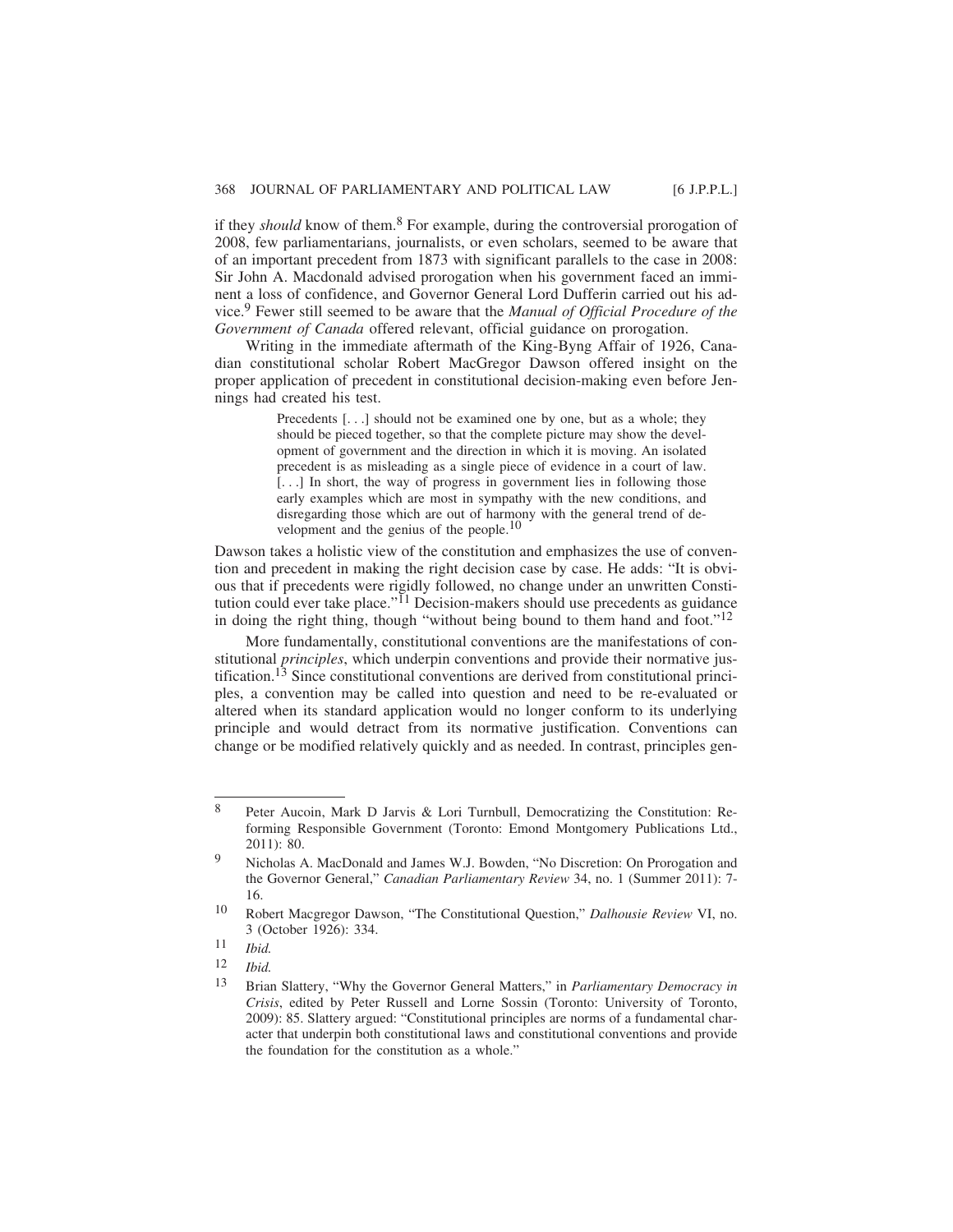erally emerge more slowly, in tandem to greater shifts in the constitutional system itself. In British history (which Canada and the other realms inherited), such shifts include *Magna Carta* of 1215, the *Act of Supremacy, 1534*, the English Civil Wars of the 1640s and the regicide of Charles I, the Glorious Revolution and the Constitutional Settlement of 1689, and the Hanoverian Succession of 1714. In Canada, such examples include the Rebellions of 1837, the resultant Durham Report (1838) and the achievement of responsible government in 1848.

The Supreme Court of Canada has identified four constitutional principles, from which constitutional conventions could derive their normative justification: federalism, democracy, constitutionalism and the rule of law, and the protection of minorities.<sup>14</sup> For instance, the Supreme Court of Canada has described the principle of democracy:

> [T]he democracy principle can be best understood as a sort of baseline against which the framers of our Constitution, and subsequently, our elected representatives under it, have always operated. It is perhaps for this reason that this principle [of democracy] was not explicitly identified in the text of the *Constitution Act, 1867* itself. To have done so might have appeared redundant, even silly, to the framers.15

If constitutional conventions are the manifestations of more fundamental, normative constitutional principles like democracy, then the validity or soundness of a convention could be ascertained based on whether it conforms to constitutional principles. Jennings's third question strikes at the heart of the nature of convention and implies that the constitutional convention under consideration should correspond to an underlying normative constitutional principle, and that if it does not, the convention itself should at minimum be called into question and ideally should be altered in order to adapt to changing political circumstances. The viability of the Westminster system depends upon the adaptability of convention and that constitutional conventions continue to serve, rather than contradict, fundamental normative principles such as those which the Supreme Court of Canada has recognized.

The preamble of the *Constitution Act, 1867* incorporates unwritten constitutional conventions into Canada's overall constitution, through the phrase that it is "similar in *Principle* to that of the United Kingdom."<sup>16</sup> The Supreme Court of Canada has described the conventional constitution as an integral component of Canada's constitution and of equal standing to the *Constitution Act, 1867* and the *Constitution Act, 1982*. The Supreme Court has also declared: "constitutional conventions plus constitutional law equal the total constitution of the country."17 The Supreme Court also declared: "The Constitution is more than a written text. It embraces the entire global system of rules and principles which govern the exercise of constitutional authority. A superficial reading of selected provisions of the writ-

<sup>14</sup> Reference re Secession of Quebec, [1998] 2 S.C.R. 217

<sup>15</sup> *Ibid.*

<sup>&</sup>lt;sup>16</sup> Constitution Act, 1867 (UK), 30 & 31 Vict., c. 3, reprinted in R.S.C. 1985, App. II, No. 5 [emphasis added]; Reference re Resolution to Amend the Constitution, [1981] S.C.R. 883.

<sup>17</sup> *Ibid.*, 884.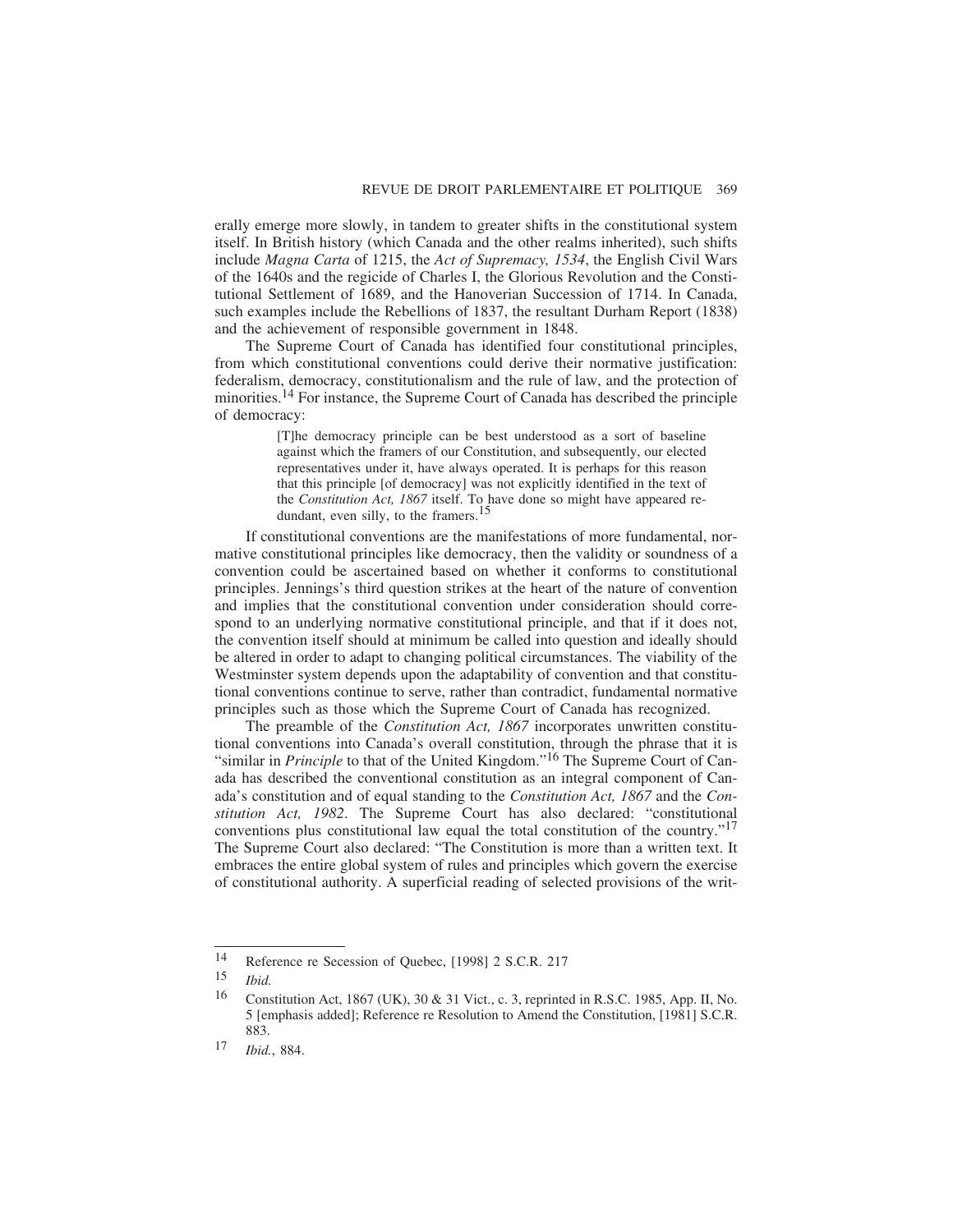ten constitutional enactment, without more, may be misleading."18 While conventions are politically enforceable and therefore not justiciable, the Supreme Court has established that courts can take constitutional conventions into account even if they cannot enforce these conventions:

> [W]hile they are not laws, *some conventions may be more important than some laws*. Their importance depends on that of the value or principle which they are meant to safeguard. Also they form an integral part of the constitution and of the constitutional system. [. . .]. That is why it is perfectly appropriate to say that *to violate a convention is to do something which is unconstitutional* although it entails no direct legal consequence [emphasis added].19

Unwritten principles and conventions can be more powerful and persuasive than written rules. Codified sets of rules rely upon the coercive force of law; convention encourages good behaviour through self-restraint and a moral obligation to adhere to the constitution. The vitality of a system based on convention depends upon the propagation of such an ethic. Convention thus also acts as a crucial pillar of the edifice of Westminster parliamentarism. Constitutional conventions allow Westminster parliaments to adapt organically when necessary in order to strike an effective balance between continuity and change. This approach to constitutionalism stands in stark contrast to the principles that underpin the American Constitution, which embodies the idea that "Ambition must be made to check ambition," as James Madison famously described in the *Federalist Papers*. 20 He added:

> The interest of the man must be connected with the constitutional rights of the place. It may be a reflection on human nature that such devices should be necessary to control the abuses of government. But what is government itself but the greatest of all reflections on human nature? If men were angels, no government would be necessary. If angels were to govern men, neither external nor internal controls on government would be necessary.21

The Westminster system trusts that the government restrains itself and requires that parliament will hold it to account when it does not; the American system presumes the self-interest and ambition of the political actors and therefore codifies institutional checks and balances in order to constrain and contain their excesses. Any comparison of these two constitutional systems should take this distinction into account.

# **2. Constitutional Convention and Principle and the Evolution of Parliamentarism**

Parliamentarism denotes the institution of parliament (the Crown-in-Parliament and parliamentary government), but it also refers to the history and evolution of the Westminster system over the course of more than 800 years. Indeed, as Ca-

<sup>18</sup> Reference re Secession of Quebec, [1998] S.C.R. supra note 5 at para 32.

<sup>19</sup> Reference re Resolution to Amend the Constitution, [1981] S.C.R. 883-884.

<sup>20</sup> Alexander Hamilton or James Madison, *The Federalist Papers*, No. 51: "The Structure of the Government Must Furnish the Proper Checks and Balances Between Different Departments." From the New York Packet, Friday, February 8, 1788.

<sup>21</sup> *Ibid.*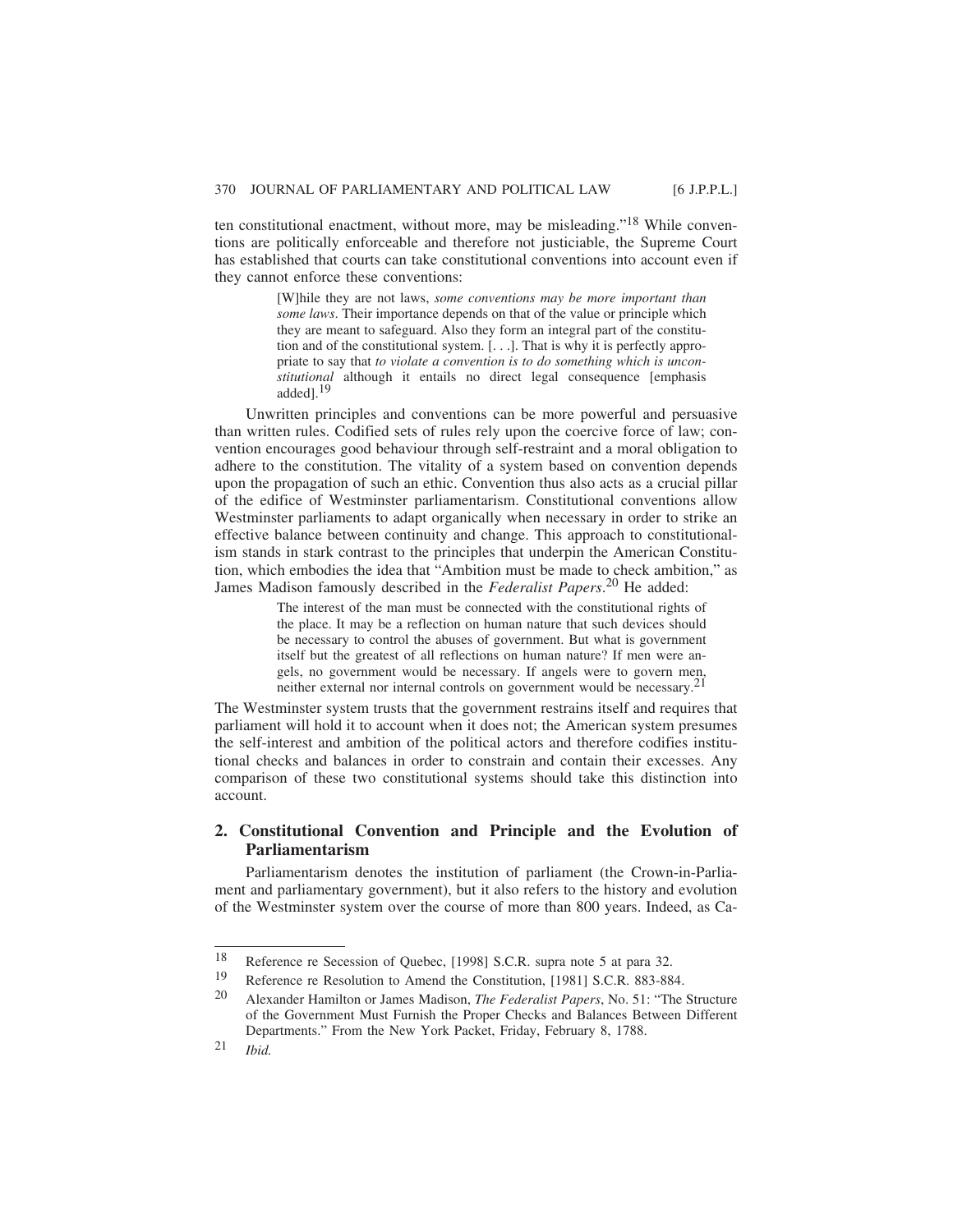nadian constitutional scholar David E. Smith argued, "Parliament was never *designed*"; it represents "not a work of construction but an inheritance."<sup>22</sup> The historical trend from the Constitutional Settlement of 1688 that produced the English *Bill of Rights*, installed King William and Queen Mary as monarchs, and solidified parliamentary sovereignty in the Crown-in-Parliament, shows that Westminster parliamentarism has evolved from representative government to responsible government.<sup>23</sup>

Like Smith, Dawson argued that this evolution from representative to responsible government occurred "not with deliberate intent, but by the painstaking solution of one problem after another as each arose for decision."24 Under representative government, the legislature consisted of the people's elected representatives, but they could not hold the Crown to account directly because the monarch did not appoint Privy Councillors (the cabinet) who always commanded the confidence of the House of Commons.25 Ministers of the Crown were therefore not accountable to the lower house.

Responsible government would forge an unbreakable link between Parliament and the government by lowering those advising the proper constitutional exercise of authority of the King or Governor into the House of Commons. Ministers of the Crown thus became "responsible for acts of the Crown" and directly responsible to the House of Commons.26 Under representative government, the prime minister needed to retain the confidence of the Sovereign or governor; under responsible government, the prime minister needed to maintain the confidence of his cabinet and command the confidence of the House.<sup>27</sup>

Responsible government now acts as the keystone in the arch of Westminster parliamentarism and secures the democratic principle.28 The people elect a House of Commons of their representatives, whose composition in turn determines who forms the government. Responsible government means that the government derives its authority to govern by commanding the confidence of the House of Commons, as an institution. When the House withdraws its confidence, the government falls. The House of Commons is thus the legitimate democratic authority in Canada. The

<sup>22</sup> David E. Smith, *The People's House of Commons: Theories of Democracy in Contention* (Toronto: University of Toronto Press, 2007): 29.

<sup>23</sup> Robert MacGregor Dawson, "Representative and Responsible Government", Chapter 1 in *The Government of Canada*, 5th Edition (Toronto: University of Toronto Press, 1970): 18.

<sup>24</sup> Robert Macgregor Dawson, "The Constitutional Question," *Dalhousie Review* VI, no. 3 (October 1926): 333.

<sup>25</sup> Robert MacGregor Dawson, "Representative and Responsible Government", Chapter 1 in *The Government of Canada*, 5th Edition (Toronto: University of Toronto Press, 1970).

<sup>26</sup> Sir John George Bourinot, *Parliamentary Procedure and Practice*, 4th ed. (Montreal: Dawson Brothers Publishing, 1916): 102.

<sup>27</sup> David Starkey, *Crown and Country — The Kings and Queens of England: A History* (London: HarperPress), 425.

<sup>28</sup> David E. Smith, *The Republican Option in Canada, Past and Present*, (Toronto: University of Toronto Press, 1999): 60.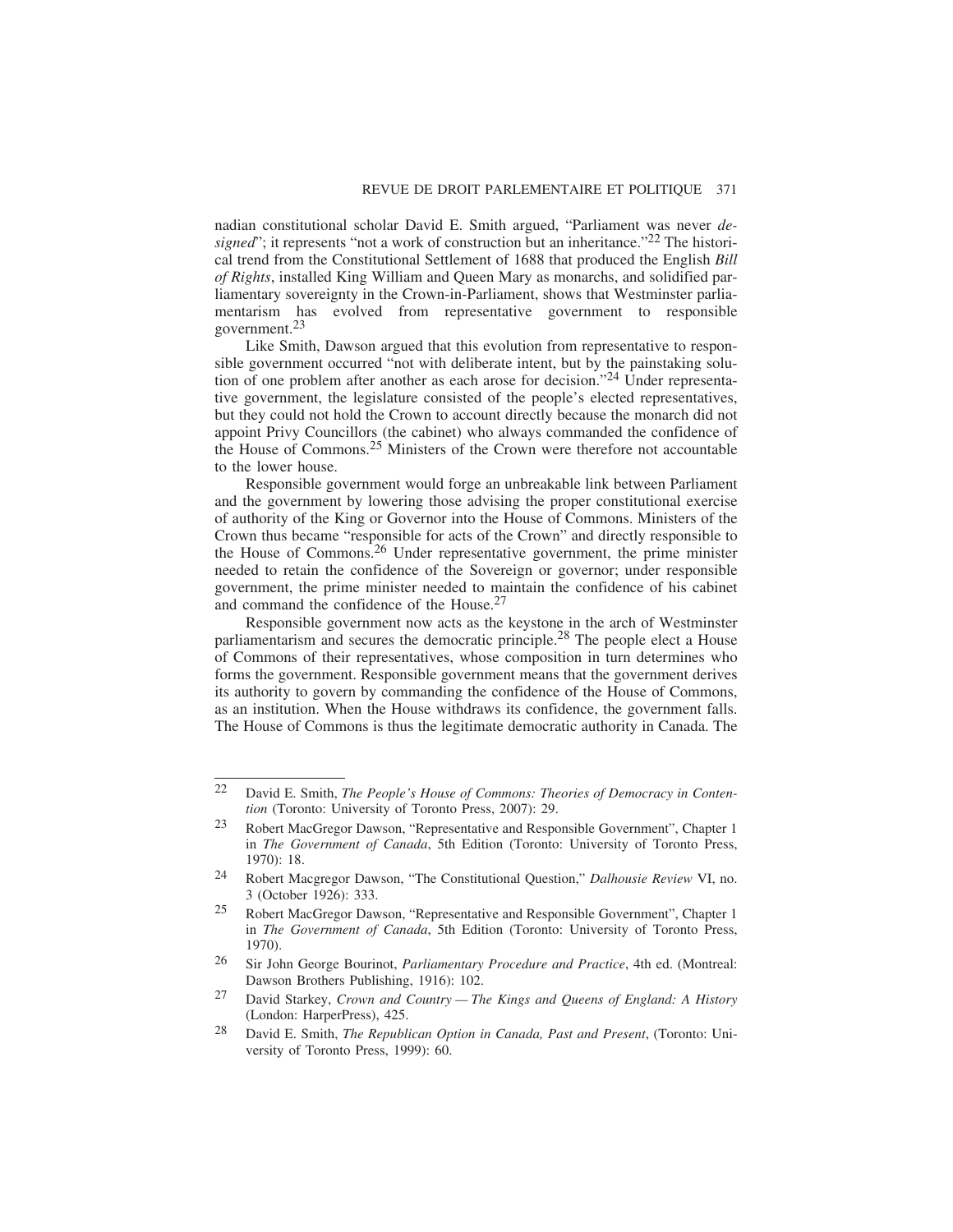written constitution codifies neither responsible government nor its corollary, the confidence convention, nor the fundamental principle of democracy necessary for parliamentary government. As Dawson noted, "[The confidence convention] is denied any explicit description and is found entirely in custom and usage."29 Canada has nevertheless benefitted from responsible government since 1848.30

#### **3. Officialization v. Codification**

Officialization refers to the government's endorsement of a particular interpretation of convention, which it then uses as a point of reference in constitutional and procedural decision-making. The government's officialization should not be construed as the only possible interpretation or an exhaustive list, particularly because subsequent governments may revise and update it.

Officialization of convention results in a non-justiciable, descriptive handbook that remains open to a degree of interpretation. In contrast, codification implies a rigorous, legal systemization that would remove conventions from the political realm and render their codified forms justiciable in courts of law.<sup>31</sup> A "codified convention" thus becomes law, at which point it ceases to be a convention altogether.

Reference handbooks serve to exert moral suasion and encourage the good behaviour and self-restraint of political actors. The conversion of conventions into statutory or constitutional law would coerce adherence to constitutional principles and parliamentary government by the force of law and move issues from the political to legal realm, from parliament and the electorate to the courts. The "codification of convention" would therefore allow the courts to encroach upon the sovereignty of the Crown-in-Parliament and in some respects threaten responsible government. Conventions would cease to develop organically to the extent that they become law.

The amendment of a justiciable act of parliament or the constitution itself would also prove more onerous and time-consuming than agreeing to alter a convention or updating a politically enforceable reference handbook, which can be reviewed periodically and updated as needed based on new precedents and practices. In addition, codification must logically establish a more exhaustive list than an officialized handbook would contain, precisely because any contingency not codified would necessarily become subject to new conventions that develop in order to fill the gaps in the codified system. This inevitable outcome exposes the flaw of codification: a codified system can never be whole because it cannot anticipate all possibilities. It therefore remains at least a step behind a conventional constitution.

Neither a practitioner's handbook nor a cabinet manual can presume to assemble an exhaustive list of *all* precedents, customs, and conventions that have evolved

<sup>29</sup> R. MacGregor Dawson, *The Government of Canada*, 5th Edition (Toronto: University of Toronto Press, 1970): 18.

<sup>30</sup> Peter J. Boyce, *The Queen's Other Realms: The Crown and Its Legacy in Australia, Canada, and New Zealand*. (Annandale, NSW: The Federation Press, 2008): 5.

<sup>31</sup> Some scholars have used "codification" too broadly and failed to distinguish between writing down or officialization as reference and "codification" as systemization or systemic change.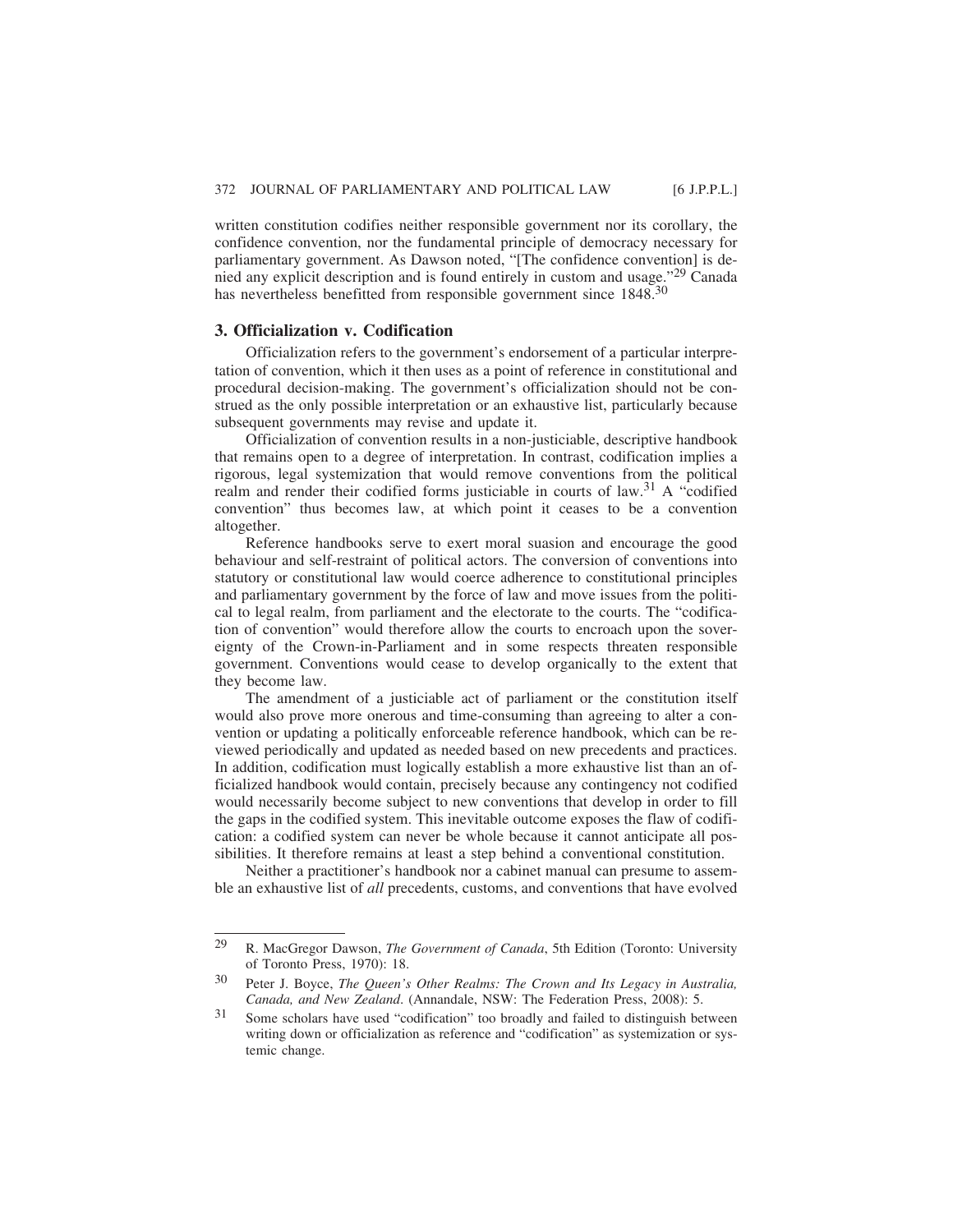over the course of more than 800 years, from *Magna Carta* to the present. An official handbook therefore cannot "consolidate" the conventional constitution, steeped in history and still evolving, into one whole. $32$ 

### *4. Types of Handbooks*

Officialized handbooks can take a myriad of formats, depending upon their intended audience, how authoritative they are intended to be, and level of detail that they provide. The *Manual of Official Procedure of the Government of Canada* and the British *Precedent Book* were designed as "practitioner's handbooks", intended for senior civil servants who advise Cabinet and work with the machinery of government, or possibly for the prime minister and cabinet ministers themselves.<sup>33</sup> These practitioner's handbooks compile historical precedents and provide justifications in a more exhaustive, detailed format and are overall quite technical and lengthy. Their sheer bulk and technical nature, however, make them inaccessible to a general audience who seek only a cursory overview of responsible parliamentary government. In contrast, "cabinet manuals" like the British *Cabinet Manual* and the New Zealand *Cabinet Manual* are presented in shorter, more accessible formats, describing the general principles and constitutional conventions of the parliamentary system and the basic roles and functions of its main components, rather than listing historical precedents that justify current positions. Lastly, "guidelines", which sometimes act as veritable directives, provide brief statements of particular conventions on a specific topic or instructions on the exercise of a particular function, generally omitting both historical precedents and broad descriptions of principle. These handbooks cannot possibly be exhaustive, but they should be instructive and include all relevant descriptions that help decision-makers exercise their discretion wisely.

# **III. THE MANUAL OF OFFICIAL PROCEDURE OF THE GOVERNMENT OF CANADA**

In 1968, the Privy Council Office produced the *Manual of Official Procedure of the Government of Canada* at the direction of Prime Minister Lester B. Pearson. The Privy Council Office committed these customs and constitutional conventions to paper in a practitioner's handbook, designed for "decision makers" in government, rather than for a general audience. Prime Minister Pearson explained its structure in the forward:

> The Manual examines the principal elements of government, states the legal position in given situations, and identifies the considerations relevant to decision and discretion in particular circumstances. Precedents are described and evolution outlined. Administrative procedures are defined and represen-

<sup>32</sup> Peter Russell, "The Principles, Rules and Practices of Parliamentary Government: Time for a Written Consolidation," *Journal of Parliamentary and Political Law* 6, no. 2 (June 2012): forthcoming. Peter Russell also eschews codification, but refers to the cabinet manuals as a "consolidation" of convention that would amalgamate "this scattered, heterogeneous collection of principles, rules and practices."

<sup>33</sup> Paul Benoit, discussion with authors, 10 June 2011.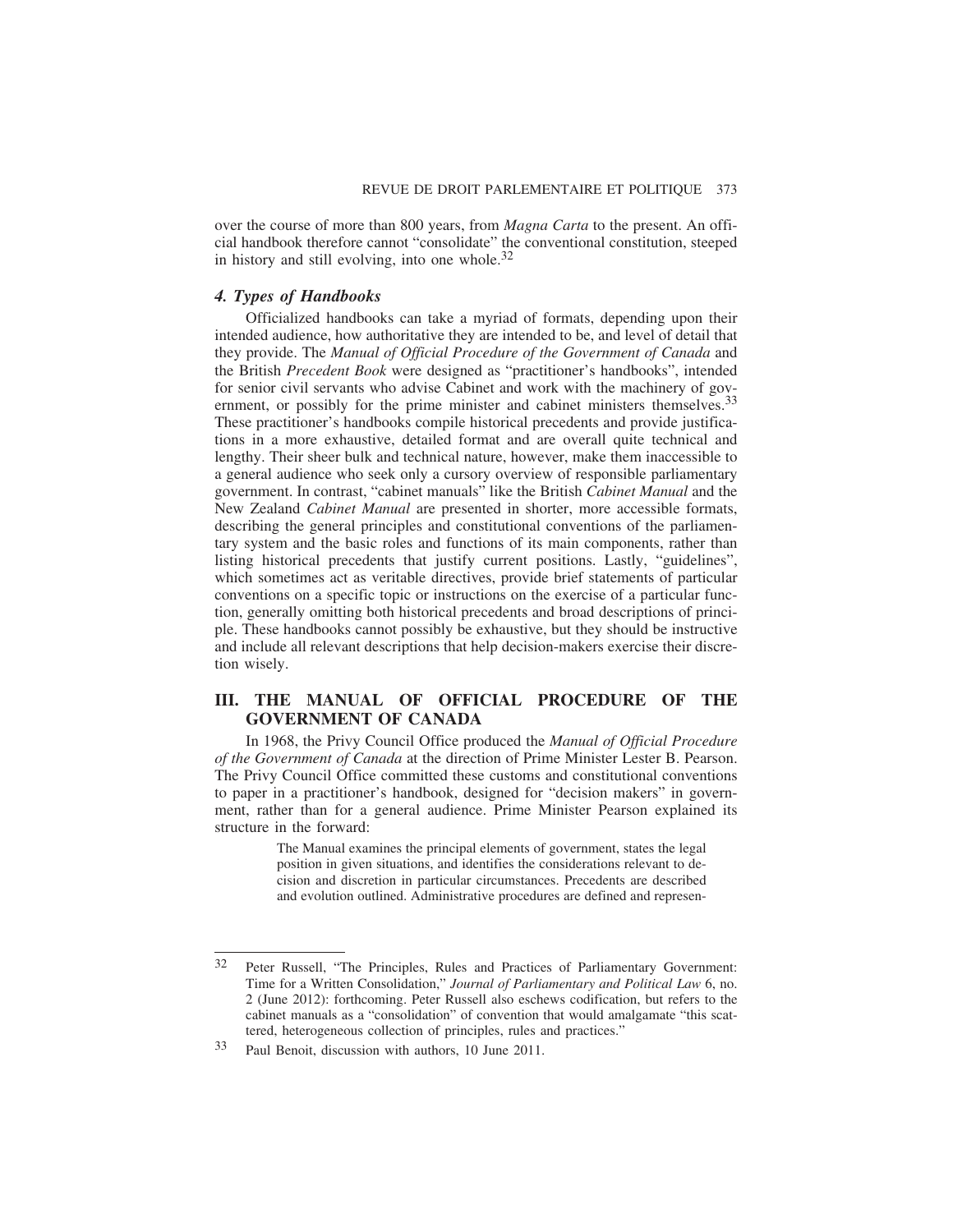## tative documents are included as sources or examples.34

At the time of its production, no other Commonwealth country had produced a handbook on conventions of the *Manual*'s breadth and depth — a staggering 1,500 pages over two volumes. Pearson expected that it would be expanded and updated "to cover additional areas of interest and new practices arising from changes in law and custom."35 Internal documents indicate that the *Manual* represented the culmination of four years of research, but the Privy Council Office never updated it; they also show that officials had created rudimentary French version but never finalized it. The Privy Council Office originally created one hundred copies of the *Manual*, classified them as "restricted", and loaned them to the offices of each minister and deputy minister (not to the individuals), as well as to the Governor General, Chief Justice, the Governor General's Secretary, and the Executive Secretary to the Supreme Court. Government House even forwarded a copy to Buckingham Palace.

The *Manual* covers an array of topics under broad headings, including: Cabinet, Elections, Government, the Privy Council, the Governor General, Lieutenant Governors, the House of Commons, the Senate, Judges, Lieutenant-Governors, Ministers, Parliament, Prime Minister, and the Sovereign. Each main topic is broken down into five categories: a general "position", the "background" on relevant historical precedents and case studies, any "procedure" required or "ceremony" involved, and instructions to consult the *Appendices* (volume 2) for templates and examples. While sources have noted that the Privy Council Office today considers the *Manual* dated in its interpretation of some conventions, it is still consulted from time to time as a reference. Professor Robert Hazell, Director of the Constitution Unit at the University College London, speculated that the sheer bulk of the *Manual* may explain why it did not undergo subsequent revisions and updates.<sup>36</sup> Notable Canadian scholars, including Professors Peter Russell and P. Rand Dyck have also supported this theory.<sup>37</sup>

#### **1. On the Formation of Governments**

The *Manual* sets out some guidelines on the governor general's choice of prime minister.

> 1. The Prime Minister is chosen by the Governor General when the position becomes vacant. Convention dictates that if a party has a majority in the House of Commons its leader must be selected. If there is no majority party the Governor General seeks the leader of the party able to command support from a majority in the House.

<sup>34</sup> Canada, Privy Council Office, *Manual of Official Procedure of the Government of Canada* (Ottawa: 1968) at iii (Henry F Davis and André Millar). Copyright Government of Canada. Reproduced with the permission of the Minister of Public Works and Government Services Canada (2011). Source: Library and Archives Canada/National Archives of Canada, Subject files, vol. 516.

<sup>35</sup> *Ibid.*

<sup>36</sup> Robert Hazell, CBE, e-mail to authors, 30 May 2011.

<sup>37</sup> Rand Dyck, correspondence with authors, 25 May 2011; Peter Russell, discussion with authors, 1 June 2011.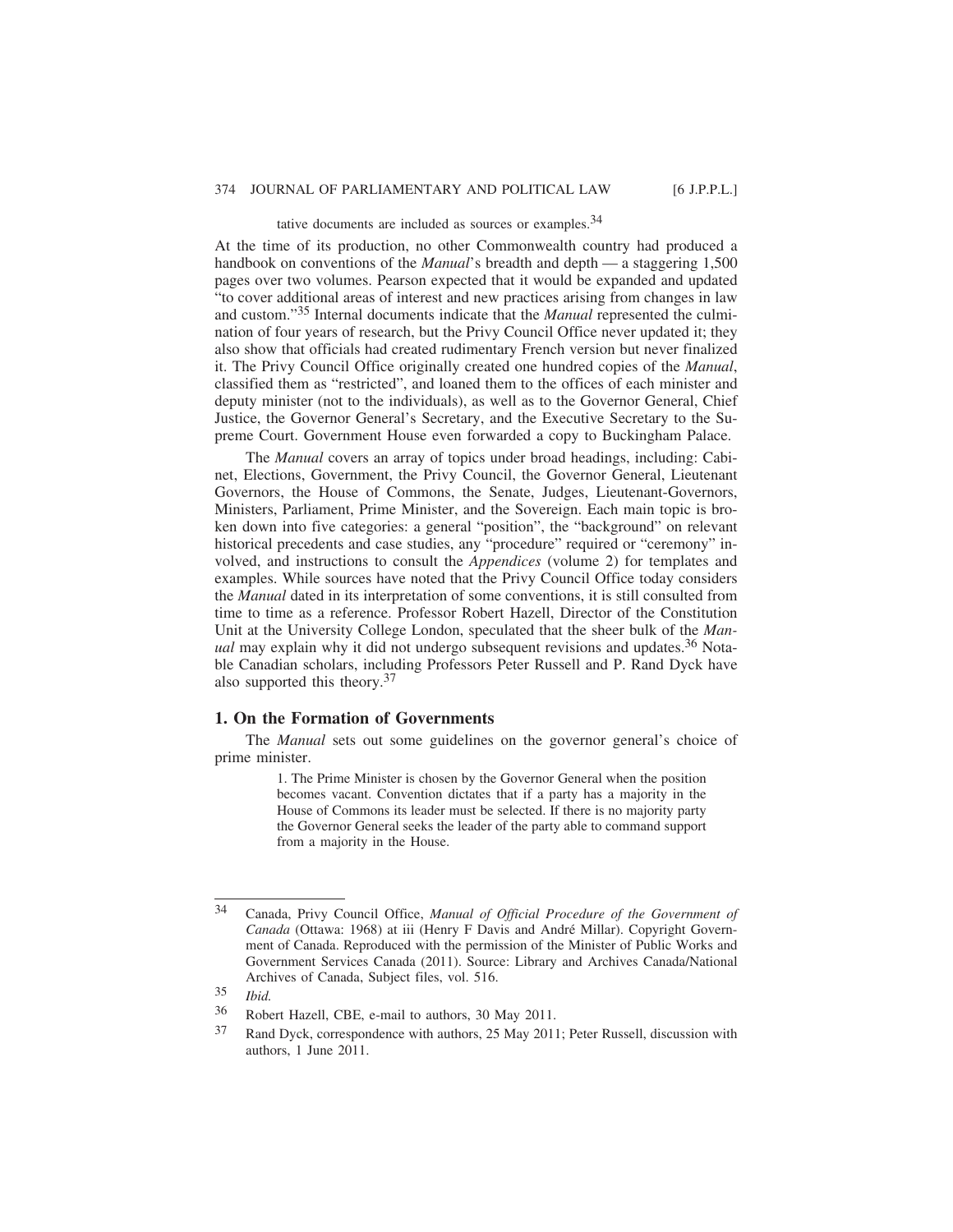2. In Canada the Governor General is bound by convention to accept the leader selected by the party and does not make his own choice from amongst the members.<sup>38</sup>

This endorses the Westminster tradition that the party leader, as opposed to a prominent member of cabinet or shadow cabinet, becomes prime minister. This section also states that once the prime minister's government has lost the confidence of the House and he has tendered his resignation, the governor general does not necessarily have to act on the prime minister's advice. After losing the confidence of the House, the prime minister could only advise that the governor general appoint a new prime minister whose government could likely command the confidence of the House and then tender his resignation, or advise dissolution and fresh elections. In the event of a minority parliament, the leader of the party that can command the confidence of the House becomes prime minister. This implies either the appointment of a single-party minority government, or of a coalition government, because the party that wins the plurality of seats would not necessarily form a government capable of commanding the confidence of the House. The *Manual* supports the notion that the governor general must retain confidence in his prime minister, which in turn implies that the prime minister would need to resign if the governor general rejected his advice.

> 1. The discretion of the Governor General in selecting a Prime Minister is exercised within the limits of his position as representative of a constitutional monarch. He is looking for a Prime Minister who will be supported by a majority in the House of Commons and whose advice he will accept as long as he retains his confidence.  $[\dots]$ <sup>39</sup>

The leader of the party or coalition of parties that can command the confidence of the House does not become prime minister until the governor general formally appoints him.40 If an election does not produce a parliamentary majority, the incumbent prime minister may choose to meet the House and test whether his government can command the confidence of the new parliament, though often in Canada the incumbent prime ministers have chosen to resign rather than test the confidence of the House after their parties have lost their parliamentary pluralities.<sup>41</sup> Louis St. Laurent in 1957 and Paul Martin in 2006 resigned under those circumstances; Mackenzie King, who opted to test the confidence of the House after the election of 1925, provides a notable exception.42

<sup>38</sup> Canada. Privy Council Office, *Manual of Official Procedure of the Government of Canada*, Henry F. Davis and André Millar. (Ottawa, Government of Canada, 1968): 145. Reproduced with the permission of the Minister of Public Works and Government Services Canada (2011). Source: Library and Archives Canada/National Archives of Canada, Subject files, vol. 516. The *Manual* provided the following citation for the quote: "W. Ivor Jennings, *Cabinet Government*, 1st edition (Cambridge, 1947), p. 35."

<sup>39</sup> *Ibid.*, 146. The *Manual* provided the following citation for the quote: "*Can. H. Of C. Debates*, June 30, 1926, p. 5217."

<sup>40</sup> *Ibid.*, 447.

<sup>41</sup> *Ibid.*

<sup>42</sup> *Ibid.*, 448.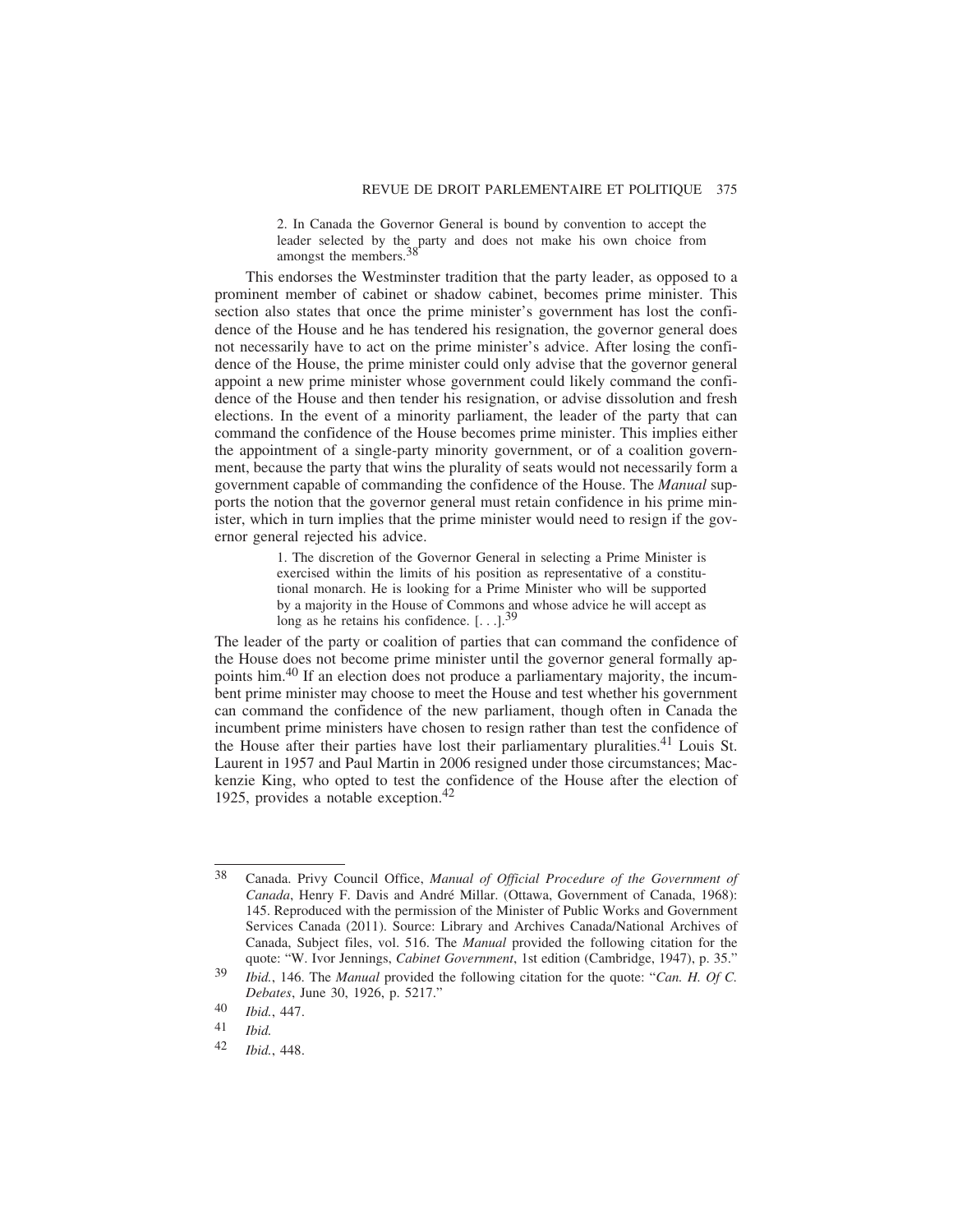### **2. On Prorogation and Dissolution**

The conventions for the summoning, proroguing, and dissolving of parliament are found in the sections on both the governor general and on parliament. With respect to the reserve powers, the *Manual* makes a distinction between summoning and prorogation on the one hand and dissolution on the other. It also implies that if a governor general rejects a prime minister's advice to dissolve, the prime minister would have to resign.

> 1. The Governor General takes the operative steps, on the advice of the Prime Minister, to summon, prorogue and dissolve Parliament.

> 2. The Governor General accepts the Prime Minister's advice on summoning and proroguing Parliament.

> 3. On dissolution the Governor General retains a degree of discretion and is entitled to satisfy himself that dissolution recommended by the Prime Minister is justified under Canadian constitutional practice. A decision by the Governor General not to accept the advice to dissolve Parliament would, however, amount to a withdrawal of his confidence in the Prime Minister and could involve immediate and serious problems, as was demonstrated in 1926.43

In order to illustrate this distinction between summoning and prorogation versus dissolution, the *Manual* provides a brief analysis of the Macdonald-Dufferin prorogation of 1873 and the King-Byng Affair of 1926.

> 1. The Governor General does not retain any discretion in the matter of summoning or proroguing Parliament, but acts directly on the advice of the Prime Minister. This was not always so. In 1873 the Governor General, [Dufferin], met with the Privy Council to lay before the Government '. . .the terms on which he would accede to a prorogation of Parliament. . .', but this is now of historic interest only.44

> 2. In regard to dissolution the preponderant constitutional opinion appears to be that in certain circumstances the Governor General still retains some discretion, even after the 1926 crisis. Those events did not eliminate the Governor General's discretionary right to decline the advice to dissolve but served to bring out the extremely limited circumstances in which the possibility of declining the advice of the Prime Minister could be entertained.45

The *Manual* minimizes the role of the governor general with respect to the summoning, proroguing, and dissolving parliament, and instead puts the responsibility and accountability for these decisions on the prime minister, whom parliament or the electorate ultimately must judge. In 1968, the Government of Canada concluded that the governor general possessed no discretion on summoning and proroguing parliament, and only in "extremely limited circumstances" could he reject a prime minister's advice to dissolve. The *Manual* interprets the King-Byng Affair as a significant point of reference for the limited circumstances in which the governor general can exercise the reserve powers. Of the Canadian scholarship of

<sup>43</sup> *Ibid.*, 149.

<sup>44</sup> The citation in the original text read: J.R. Mallory, "Cabinets and Councils in Canada", Public Law (Autumn 1957), pp. 231-251.

<sup>45</sup> *Ibid.*, 150.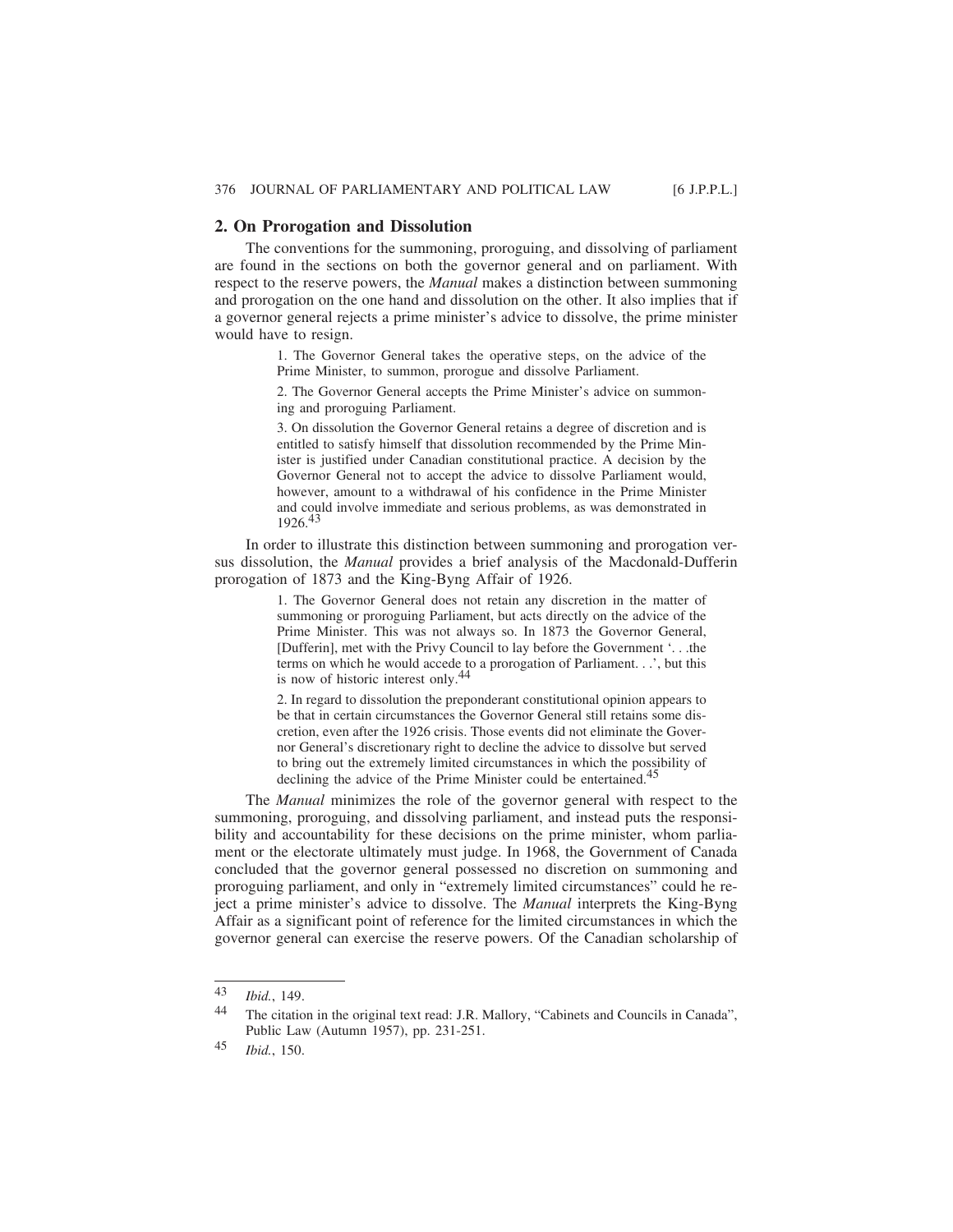the era, the *Manual* seems to draw more from Robert MacGregor Dawson's position that the governor general may reject the prime minister's advice only under a strict interpretation of "the most exceptional circumstances", <sup>46</sup> rather than from Eugene Forsey's broader interpretation of the appropriate application of the vice-regal reserve power as "the last bulwark against prime ministerial absolutism."<sup>47</sup>

The chapter on parliament covers prorogation and dissolution in relation to the role of the prime minister, who alone advises the governor general on these matters. The *Manual* reaffirms that the governor general must carry out the prime minister's advice to prorogue and adds that the prime minister need not consult the opposition before advising prorogation.

> The decision to prorogue is the Prime Minister's. Usually there is consideration by Cabinet. It is not the custom to discuss the intention with opposition leaders as is done for adjournment, although a special parliamentary situation might lead to consultation.48

In addition to the written constitutional requirement that parliament meet at least once annually, the *Manual* establishes the standard length of the intersession at renewable, 40-day intervals and instructs that parliament be "summoned *pro forma* to meet on a stated date at the termination of that period."<sup>49</sup> The prime minister and governor general must agree upon the duration of the intersession because "it is custom for Parliament to be on summons and therefore it is always prorogued to a certain stated date."50

The governor general can reject advice to dissolve under "those rare and almost indefinable circumstances when it is necessary for the protection of the constitution", or when an alternative government that could command the confidence of a majority of the House of Commons exists.51 However, the *Manual* does not specify whether the age of the parliament should factor into the governor general's discretion. Recent scholarship seems to place the threshold somewhere in the range of six to twelve months; some scholars seem to consider twelve months long enough, while former Governor General Adrienne Clarkson has indicated that six months would have sufficed in the 38th Parliament.<sup>52</sup>

The *Manual* rules out all independent and unilateral vice-regal dissolution, de-

<sup>46</sup> Robert MacGregor Dawson, *The Government of Canada*, 5th Edition (Toronto: University of Toronto Press, 1970): 161.

<sup>47</sup> Eugene Forsey, *The Royal Power of Dissolution of Parliament in the British Commonwealth* (Oxford University Press, 1968): 259.

<sup>48</sup> Canada. Privy Council Office, *Manual of Official Procedure of the Government of Canada*, Henry F. Davis and André Millar. (Ottawa, Government of Canada, 1968): 401. Reproduced with the permission of the Minister of Public Works and Government Services Canada (2011). Source: Library and Archives Canada/National Archives of Canada, Subject files, vol. 516.

<sup>49</sup> *Ibid.*

<sup>50</sup> *Ibid.*.

<sup>51</sup> *Ibid.*, 408-409.

<sup>52</sup> Bruce Hicks, "Guiding the Governor General's Prerogatives: Constitutional Convention Versus an Apolitical Decision Rule," *Constitutional Forum constitutionnel* 18, no. 1 (2009): 55-67; Gary Levy, "A Crisis Not Made In A Day", in *Parliamentary Democ-*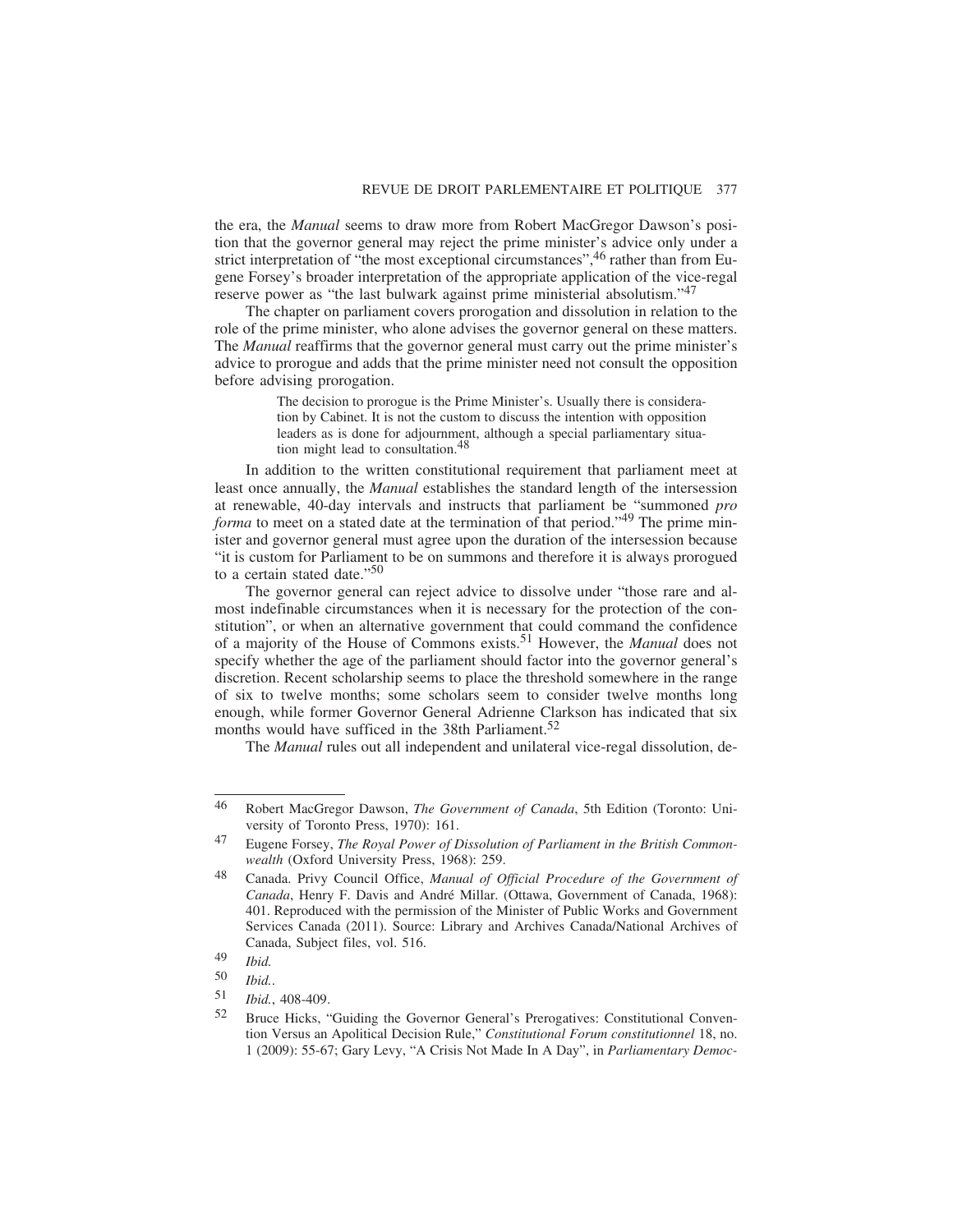claring that "The advice to dissolve is the prerogative of the Prime Minister."53 Finally, it acknowledges that scholars had not reached a consensus in 1968 on the circumstances in which the reserve power would apply to advice to dissolve.

> 6. Dissolution leads to a general election with the consequent interruption of the routine of government. So the basic argument is that in certain circumstances the Governor General need not accept the advice if a general election would not be in the public interest. This implies that an alternative Government could be formed which could command a majority in the House of Commons so that the government of the country can be continued without resort to an election, and that no new major issues of national policy has arisen which should be put before the electorate.<sup>54</sup>

This passage intriguingly suggests that when parliament has strayed too far from public opinion on significant policy issues, it could be dissolved in order to allow the voters to elect a new parliament more in line with their views. This interpretation may have been drawn from English constitutionalist A.V. Dicey, who described the electorate as the "true political sovereign" and therefore argued that dissolutions are "allowable, or necessary, whenever the wishes of the legislature are, or may fairly be presumed to be, different from the wishes of the nation."55

#### **3. The Principle of Restraint**

While the New Zealand sources and some Canadian scholars refer to the "caretaker convention", Canadian and British sources refer to the principle of restraint. This principle recognizes that the government restrains itself to making decisions only on necessary and urgent matters during an election and during the short period after the election until the next government takes office. This convention on the restraint of government business exists because parliament does not exist after dissolution and during the writ period; the people's representatives no longer hold office and thus cannot hold the government to account on its expenditures.56

*racy in Crisis*, ed. Peter Russell and Lorne Sossin (Toronto: University of Toronto Press, 2009): 19.

<sup>53</sup> Canada. Privy Council Office, *Manual of Official Procedure of the Government of Canada*, Henry F. Davis and André Millar. (Ottawa, Government of Canada, 1968): 408. Reproduced with the permission of the Minister of Public Works and Government Services Canada (2011). Source: Library and Archives Canada/National Archives of Canada, Subject files, vol. 516.

<sup>54</sup> *Ibid.*, 408-409.

<sup>55</sup> A.V. Dicey, *Introduction to the Study of the Law of the Constitution*, 10th ed. (London: MacMillan & Co. Ltd., 1965): 432-433.

<sup>56</sup> Canada. Privy Council Office, *Manual of Official Procedure of the Government of Canada*, Henry F. Davis and André Millar. (Ottawa, Government of Canada, 1968): 89-90. Reproduced with the permission of the Minister of Public Works and Government Services Canada (2011). Source: Library and Archives Canada/National Archives of Canada, Subject files, vol. 516; Canada. Privy Council Office, *Guidelines on the Conduct of Ministers, Secretaries of State, Exempt Staff and Public Servants During An Election*. (Ottawa: Her Majesty the Queen in Right of Canada, 2008): 1.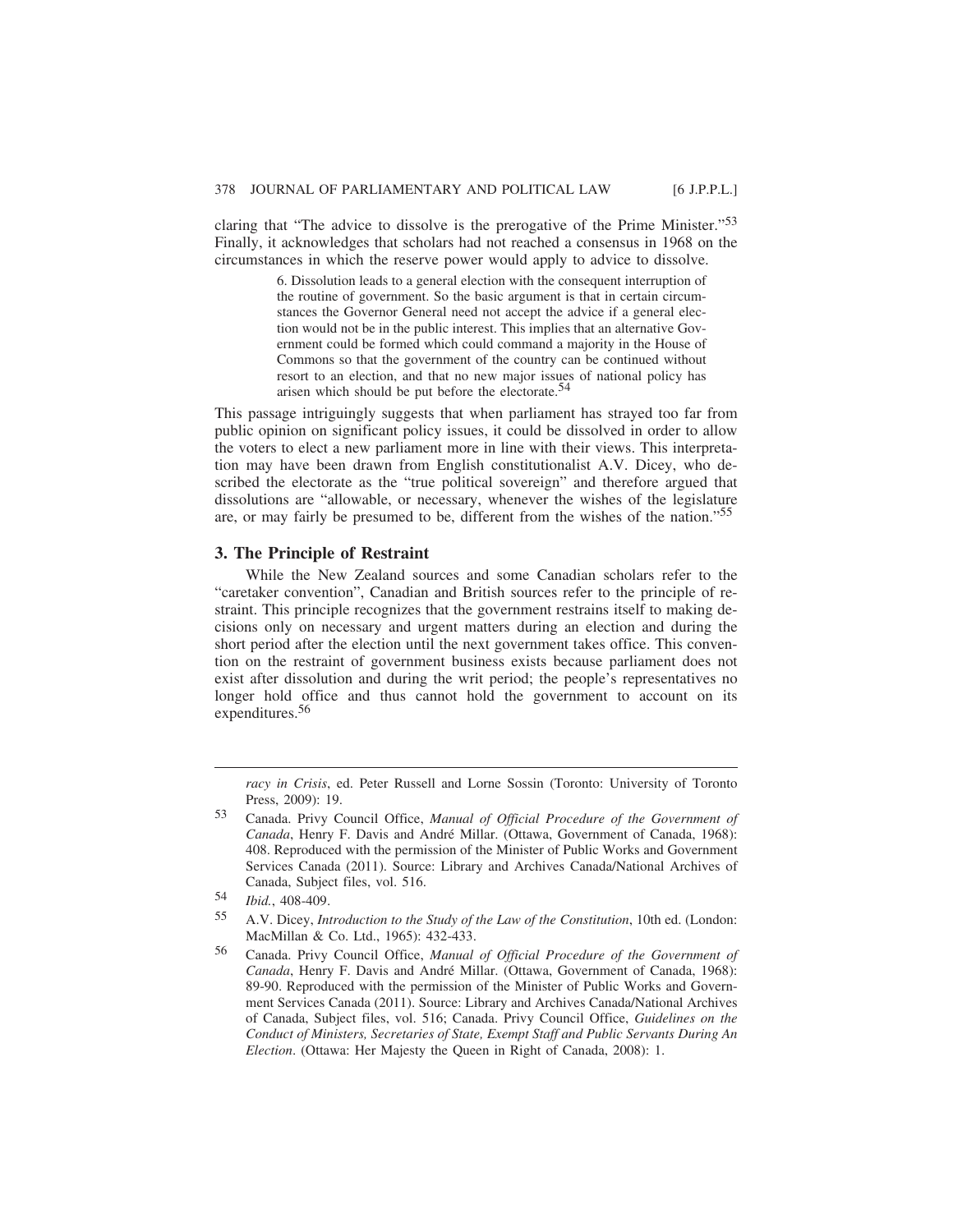The *Manual* outlined this convention, perhaps more accurately, as "Restraints on Business which may be transacted by Governments in Certain Circumstances." It puts the onus on the government to restrain itself, recognizing that parliament cannot do so, though acknowledging that some former Canadian prime ministers exercised less restraint than others.<sup>5</sup>

> 1. [. . .] The extent of these restraints varies according to the situation and to the disposition of the Government to recognize them.

> 2. The possibility of restraint only arises if the continuation of confidence in the Government is called into question. A defeat in the House preceding dissolution or a defeat at the polls would be the usual causes of restraint.

> 3. The restraint has been recognized as applying to important policy decisions and appointments of permanence and importance. Urgent and routine matters necessary for the conduct of government are not affected.<sup>58</sup>

In 2008, the Privy Council Office established the *Guidelines on the Conduct of Ministers, Secretaries of State, Exempt Staff and Public Servants During An Election*, which expresses the principle of restraint more forcefully:

> [D]uring an election, a government should restrict itself — in matters of policy, expenditure and appointments — to activity that is: a) routine, or b) non-controversial, or c) urgent and in the public interest, or d) reversible by a new government without undue cost or disruption, or e) agreed to by the Opposition (in those cases where consultation is appropriate).<sup>5</sup>

The principle of restraint exists in the absence of any formalized, *legal* limitations on the government's power during the writ period. While the government possesses full legal powers and authorities during the writ period, it exercises selfrestraint and limits itself to the routine and necessary because the House of Commons cannot fulfill its core function of holding the government to account and of securitizing spending during the writ period.

### **IV. ACCOUNTABLE GOVERNMENT: A GUIDE FOR MINISTERS**

In addition to the *Manual of Official Procedure of the Government of Canada*, the Privy Council Office has produced several sets of guidelines that seemed designed primarily to instruct officeholders on their function and how to act in order to promote the overall accountability of the government. This lists includes the following: *Accountable Government: A Guide for Ministers and Ministers of State* (2008 and 2011), *Guidance for Deputy Ministers* (2003), *Accounting Officers: Guidance on Roles, Responsibilities and Appearances Before Parliamentary Committees* (2007) and *Guidelines on the Conduct of Ministers, Secretaries of State, Ex-*

58 *Ibid.*

<sup>57</sup> Canada. Privy Council Office, *Manual of Official Procedure of the Government of Canada*, Henry F. Davis and André Millar. (Ottawa, Government of Canada, 1968): 89-90. Reproduced with the permission of the Minister of Public Works and Government Services Canada (2011). Source: Library and Archives Canada/National Archives of Canada, Subject files, vol. 516.

<sup>59</sup> Canada. Privy Council Office, *Guidelines on the Conduct of Ministers, Secretaries of State, Exempt Staff and Public Servants During An Election*. (Ottawa: Her Majesty the Queen in Right of Canada, 2008): 1.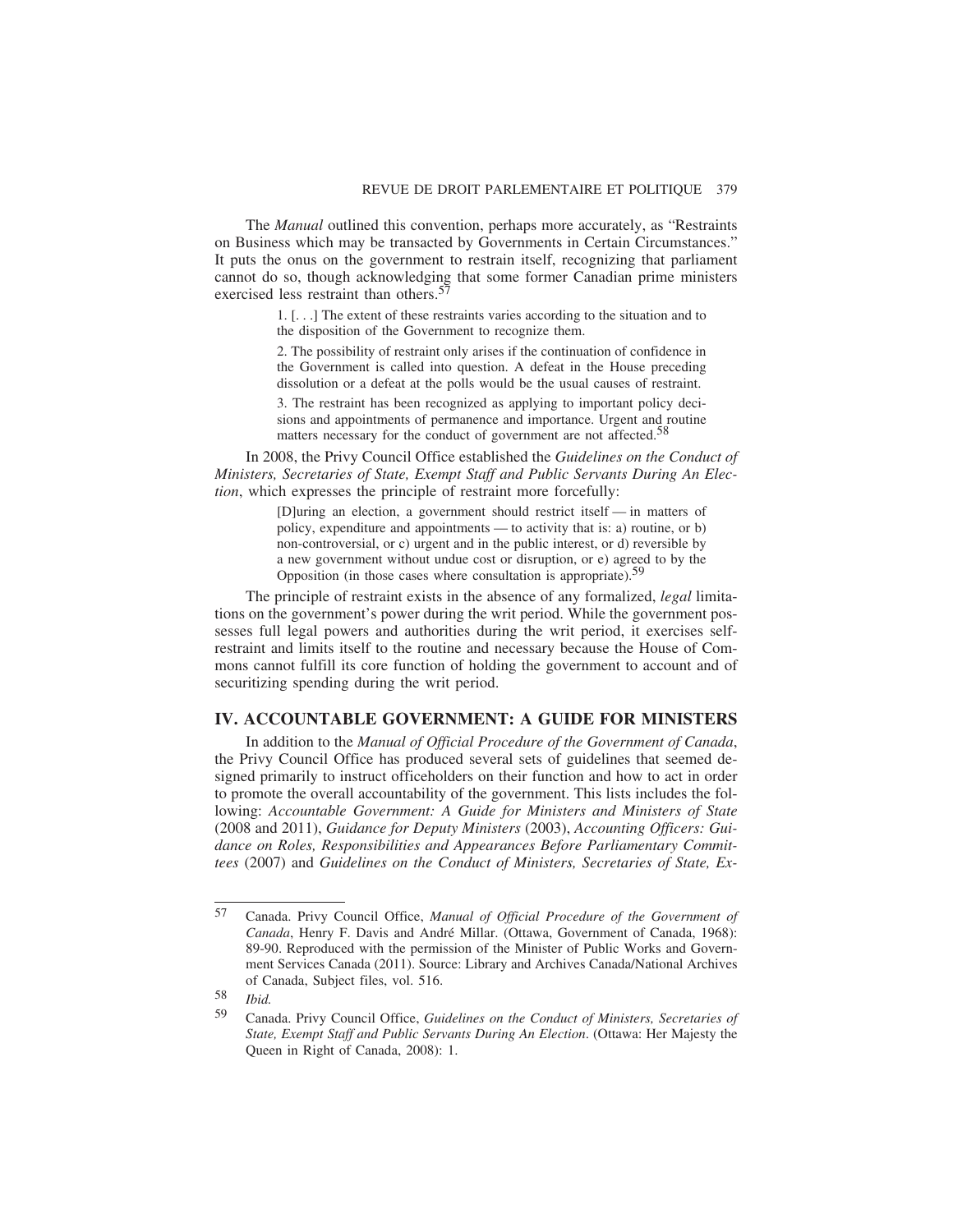empt Staff and Public Servants During An Election (2008).<sup>60</sup> Taken together, these separate sets of guidelines touch on some of the same topics as the British and New Zealand cabinet manuals; generally, these documents aim to promote the individual accountability of specific office-holders rather than to describe or officialize constitutional conventions in general, as a cabinet manual would.

The 2011 edition of *Accountable Government* focuses primarily on the conventions of individual and collective ministerial responsibility and the conduct of cabinet business rather than providing a broader description of constitutional conventions or explaining historical precedents.<sup>61</sup> It also includes guidance for parliamentary secretaries. Despite some assertions, *Accountable Government* does not codify convention; it does, however, form an official interpretation of individual and collective ministerial responsibility in the format of directives or instructions. *Accountable Government* prescribes a few available options in lieu of describing a broad array of possible courses of action based on relevant historical precedents on the exercise of convention, as found in the *Manual of Official Procedure of the Government of Canada*.

In the context of guidelines, the Privy Council Office published in 1993 a reference paper originally submitted in 1977 to the Lambert Commission on Financial Management and Accountability.62 *Responsibility in the Constitution* describes the historical origins of representative and responsible government from the 17th century onward in the United Kingdom before Confederation and in Canada after Confederation.

# **V. THE CONSTITUTIONAL AMENDMENT BILL OF 1978: CANADA'S CAUTIONARY TALE AGAINST CODIFICATION**

After several unsuccessful attempts to patriate and create an indigenous amending formula for the Constitution of Canada, the Trudeau government introduced the *Constitutional Amendment Bill* in June 1978. Seeking to patriate the constitution and create an amending formula in the wake of the failure of the Victoria Charter earlier in the decade, this bill now lives on only in the annals of libraries. The second Trudeau government did not succeed in patriating the constitution and creating an amending formula until 1982. Like the Australian *Resolutions of the Australian Constitutional Convention* described later, the *Constitutional Amendment Bill* would have codified some constitutional conventions, including those relating to the governor general's reserve powers, the formation of governments, and the confidence convention. It thus provides an instructive insight into the detrimental and corrosive effect that codification can exact on a constitutional system.

<sup>60</sup> Canada. Privy Council Office, *Guidance for Deputy Ministers*. (Ottawa, Her Majesty the Queen in Right of Canada, 2003); Canada. Privy Council Office, *Accounting Officers: Guidance on Roles, Responsibilities and Appearances Before Parliamentary Committees* (Ottawa: Her Majesty the Queen in Right of Canada, 2007)

<sup>61</sup> Canada. Privy Council Office, *Accountable Government: A Guide for Ministers and Ministers of State*. (Ottawa, Her Majesty the Queen in Right of Canada, 2011): 44, 50.

<sup>62</sup> Canada. Privy Council Office, "Responsibility in the Constitution." < http://www.pcobcp.gc.ca/index.asp?lang=eng&page=information&sub=publications&doc=constitution/tableeng.htm> [Accessed 15 June 2011].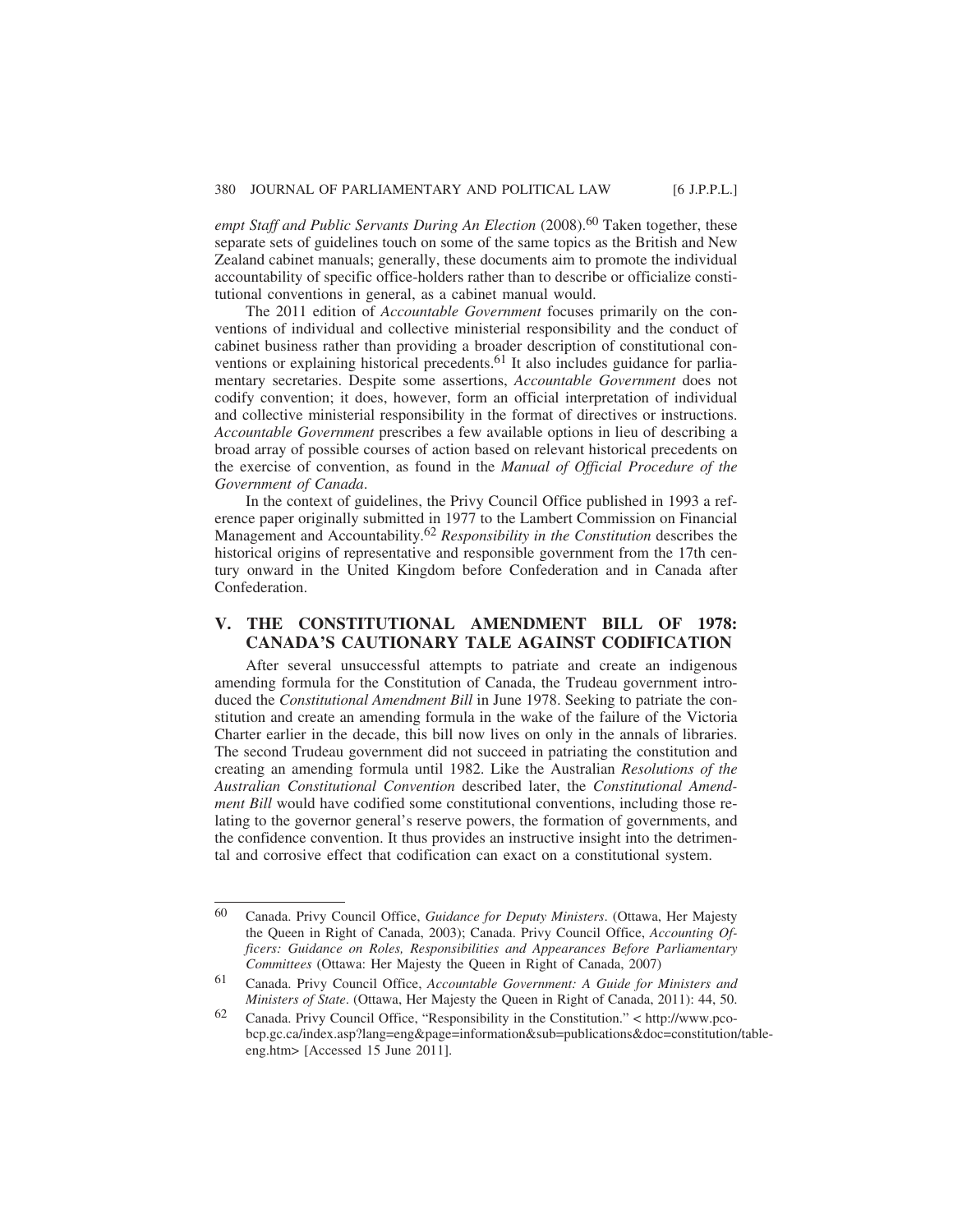The bill would have formally renamed the Privy Council the "Council of State of Canada" and would have codified the main function of cabinet and into the confidence convention: the government must command the confidence of the House of Commons, but not that of the Senate (which incidentally would also have been reformed into the "House of the Federation").

> 53.(1) The Cabinet has the management and direction of the government of Canada and is responsible to the House of Commons of Canada for its management and direction thereof.<sup>63</sup>

Like the Australian *Resolutions*, this bill would have codified how the governor general and prime minister must respond to a loss of confidence. Unlike the Australian *Resolutions*, it would also have codified the governor general's reserve power to reject the prime minister's advice to dissolve without explicitly defining the circumstances under which the governor general could legitimately exercise that discretionary authority. This ambiguity would almost invariably have forced the courts to intervene if a constitutional crisis like the King-Byng Affair had occurred under this codified constitution. The codification of the Crown prerogative on dissolution in the written constitution would necessarily have limited it and would potentially have made it justiciable.

> 53.(2) In the event that the Cabinet is unable to command the confidence of the House of Commons in its management and direction of the government of Canada, the Prime Minister shall forthwith so inform the Governor General of Canada and as soon as possible thereafter tender to the Governor General his or her advice on

(a) whether Parliament should on that account be dissolved [. . .] or

(b) if the dissolution of Parliament on that account is not advised by the Prime Minister or is refused by the Governor General, whether the Prime Minister should be invited to form another administration, or whether the resignation of the Prime Minister and the other members of the Cabinet should be accepted to permit some person other than himself or herself to be called upon by the Governor General to form the administration for the time being of Canada.<sup>64</sup>

53.(3) In the event of any dispute arising as to whether the Cabinet commands or is unable to command the confidence of the House of Commons in its management or direction of the government of Canada, the matter shall be decided by the House of Commons, whose decision thereupon shall be conclusive.<sup>65</sup>

This dense wording would have codified ambiguity and reduced the constitutional relationship between the governor general and prime minister to "a matter of formal compliance."66 For instance, the phrase "for the time being" might have meant that the new government formed within the same parliament would have acted as a caretaker government, under the principle of restrained describe above, and subse-

<sup>63</sup> Canada. Privy Council Office, *The Constitutional Amendment Bill*. (Ottawa: Her Majesty the Queen in Right of Canada, 1978): 19.

<sup>64</sup> *Ibid.*, 19-20.

<sup>65</sup> *Ibid.*, 20.

<sup>66</sup> Paul Benoit, correspondence with authors, 30 May 2012.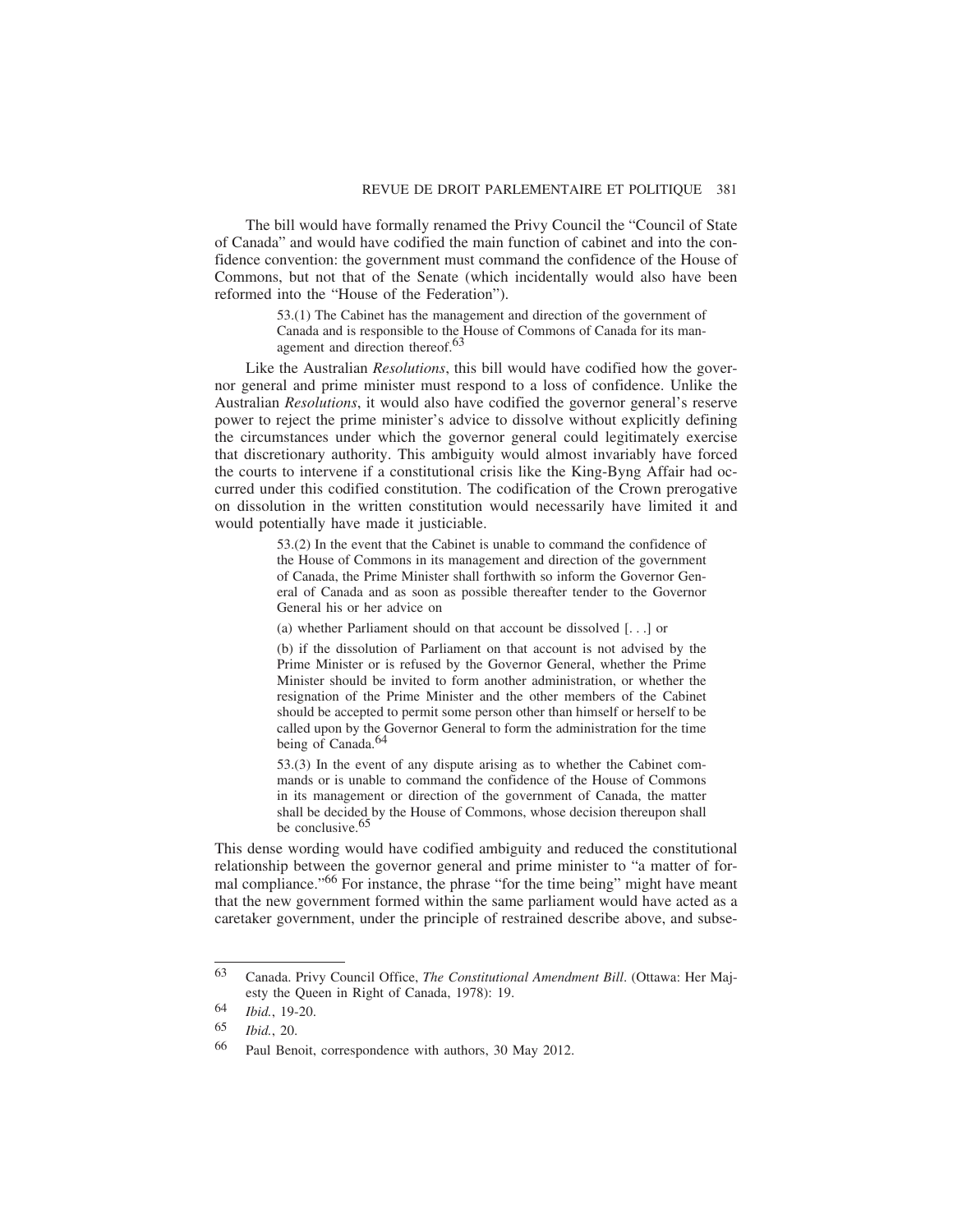quently would have been obliged to advise early dissolution. This codified constitution would probably have forced the government to face the House as soon as possible if its ability to command the confidence of the House were ever in doubt, but it does not specify an acceptable timeline of delay.

This codified constitution would also have codified two options for a prime minister whose government lost the confidence of House of Commons: first, to advise dissolution, which does conform the traditional Canadian practice, and second, to resign and advise that the governor general appoint a new prime minister and government from within the same parliament. This constitution would have codified the governor general's reserve power to refuse dissolution; the wording implies that the governor general's rejection of advice to dissolve either would force the prime minister to resign on his own account, or the governor general would formally dismiss him, and thus the entire government.

# **VI. CABINET MANUAL: A GUIDE TO LAWS, CONVENTIONS, AND RULES ON THE OPERATION OF GOVERNMENT**

The Cabinet Office of the United Kingdom released the first edition of the *Cabinet Manual: A Guide to Laws, Conventions and Rules on the Operation of Government* in October 2011. The first edition resulted from the publication in December 2010 of the draft cabinet manual, which the Brown government originally authorized in anticipation of a hung parliament, and the Cameron government's extensive consultation with parliament. This *Cabinet Manual* follows a 2009 study entitled *Making Minority Parliament Work: Hung Parliaments and the Challenges for Westminster and Whitehall*, which examined recent minority parliaments in Canada, New Zealand, and Scotland and the lessons that the Parliament of the United Kingdom could draw from each.<sup>67</sup>

British Cabinet Secretary Sir Gus O'Donnell has vigorously promoted the *Cabinet Manual* and envisions that it will "help the public better understand how [the United Kingdom's] democracy works".68 The *Cabinet Manual* will "guide, not direct" because it is not justiciable and will provide "a high-level summary rather than an exhaustive description".69 The document is designed to "reflect an agreed position on important constitutional conventions."70 O'Donnell contributed the preface to the 1st edition and stated clearly that this *Cabinet Manual* serves as the

69 *Ibid.*

<sup>67</sup> Robert Hazell et al. *Making Minority Parliament Work: Hung Parliaments and the Challenges for Westminster and Whitehall*. (London: University College London, Institute on Government, the Constitution Unit, 2009).

<sup>68</sup> Sir Gus O'Donnell, "The New Cabinet Manual," Address to the Institute for Government, London, United Kingdom, (24 February 2011) http://www.ucl.ac.uk/constitution-unit/events/public-seminars-10-11/cabinet-manual (Accessed on 29 May 2011).

<sup>70</sup> United Kingdom. Cabinet Office, *The Cabinet Manual — Draft: A Guide to Laws, Conventions and the Rules on the Operations of Government*. (London: Crown Copyright, December 2010): 6.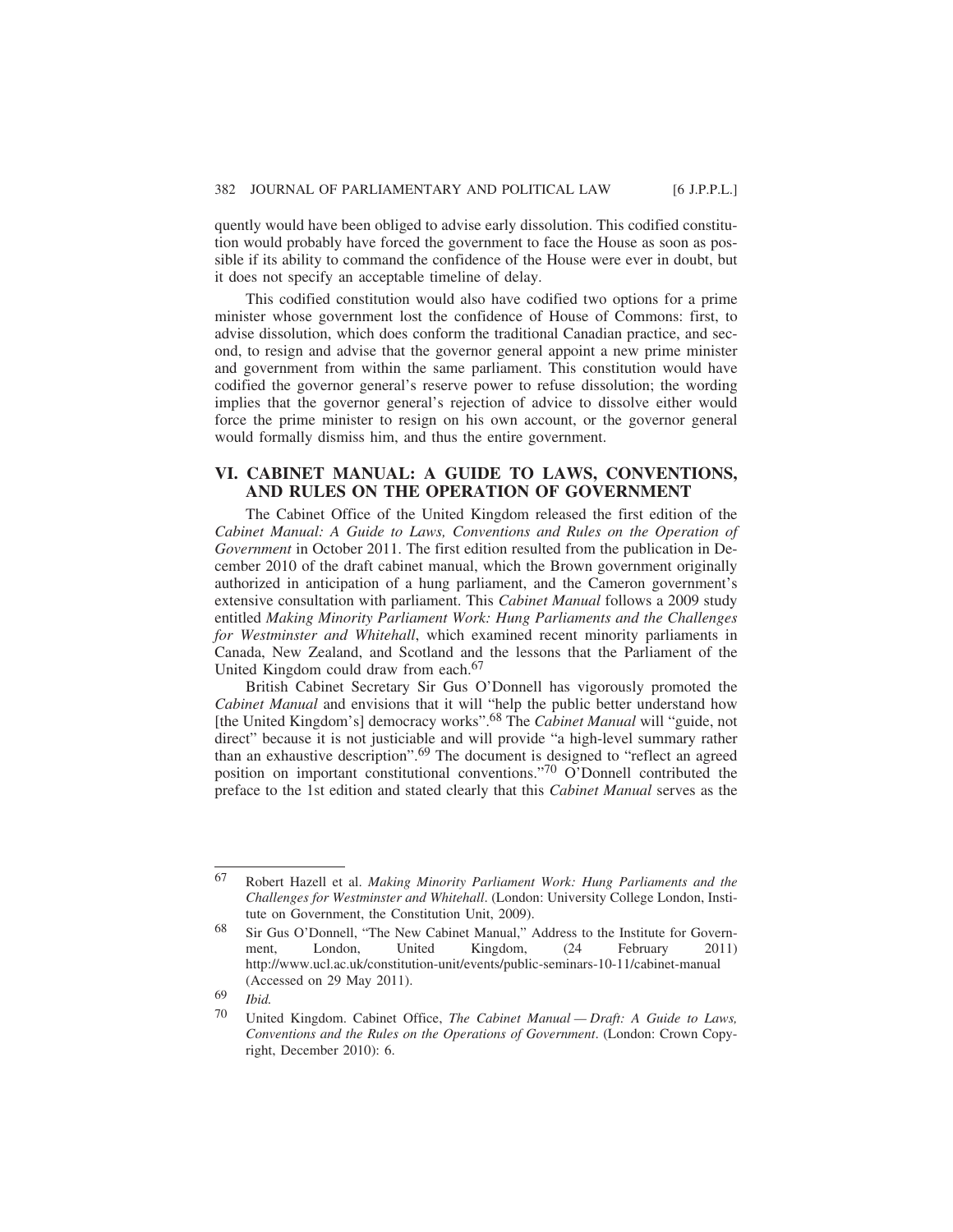*government*'s reference, not parliament's.71 Like Prime Minister Pearson, he also made clear that the *Cabinet Manual* will need to be updated in order to take into account "the evolution of conventions or changes to the internal procedures of government", confirming that "the practices and processes it describes will evolve over time."72 That the Cabinet Office labelled this publication the 1st Edition demonstrates a clear intention to update it as needed.

The British Cabinet Secretary clarified that "the Cabinet Manual records rules and practices, but is not intended to be the source of any rule."<sup>73</sup> The introduction takes pains to emphasize that this *Cabinet Manual* does not codify the British constitution (which consists of important statutes, "the Royal Prerogative", judicial decisions, conventions, and European and international law) but merely describes some of its parts, prescribing only when practices emanate from statute and providing appropriate references.74 Prime Minister David Cameron contributed a foreword in which he emphasizes that the *Cabinet Manual* will "ensur[e] that the workings of government are far more open and accountable."75 The foreword indicates cabinet's tacit endorsement and the officialization of this particular interpretation of convention.

The first edition contains 107 pages and covers much of the same information as the New Zealand *Cabinet Manual*. The *Cabinet Manual* now prefaces each chapter with a cover page that summarizes the key point, and the contents are laid out in numbered paragraphs, similar to the format of a Memorandum to Cabinet. Sources that support the document's contents are also cited at the end of each chapter. The New Zealand *Cabinet Manual* provided the inspiration for the overall format, contents, and level of detail of this 1st Edition of the British *Cabinet Manual*. It focuses more on descriptions of current practice and usage, while *Manual of Official Procedure of the Government of Canada* also lists historical precedents and reasons for conventions.

### **1. On the Formation of Governments and Dissolution**

The passage of the *Fixed-Term Parliaments Act* has fundamentally altered the British constitution by eliminating altogether the Crown prerogative on dissolution, whereby the prime minister has traditionally advised the Queen when to dissolve parliament. Curiously, however, the *Act* contains a non-derogation clause that preserves the Queen's power to prorogue on the advice of the prime minister. It also appears to preserve but circumscribe the Crown prerogative on summoning parliament.<sup>76</sup> While the prime minister used to advise the Queen to dissolve parliament

<sup>71</sup> United Kingdom. Cabinet Office, *The Cabinet Manual: A Guide to Laws, Conventions and the Rules on the Operations of Government*. 1st Edition. (London: Crown Copyright, October 2011): iv.

<sup>72</sup> *Ibid.*

<sup>73</sup> *Ibid.*

<sup>74</sup> *Ibid.*, 2-3.

<sup>75</sup> *Ibid.*, iii.

<sup>76</sup> United Kingdom. Parliament of the United Kingdom, *Fixed-Term Parliaments Act* (London: Crown Copyright, 2011). Section 6 paragraph 1 stipulates that "This Act does not affect Her Majesty's power to prorogue Parliament."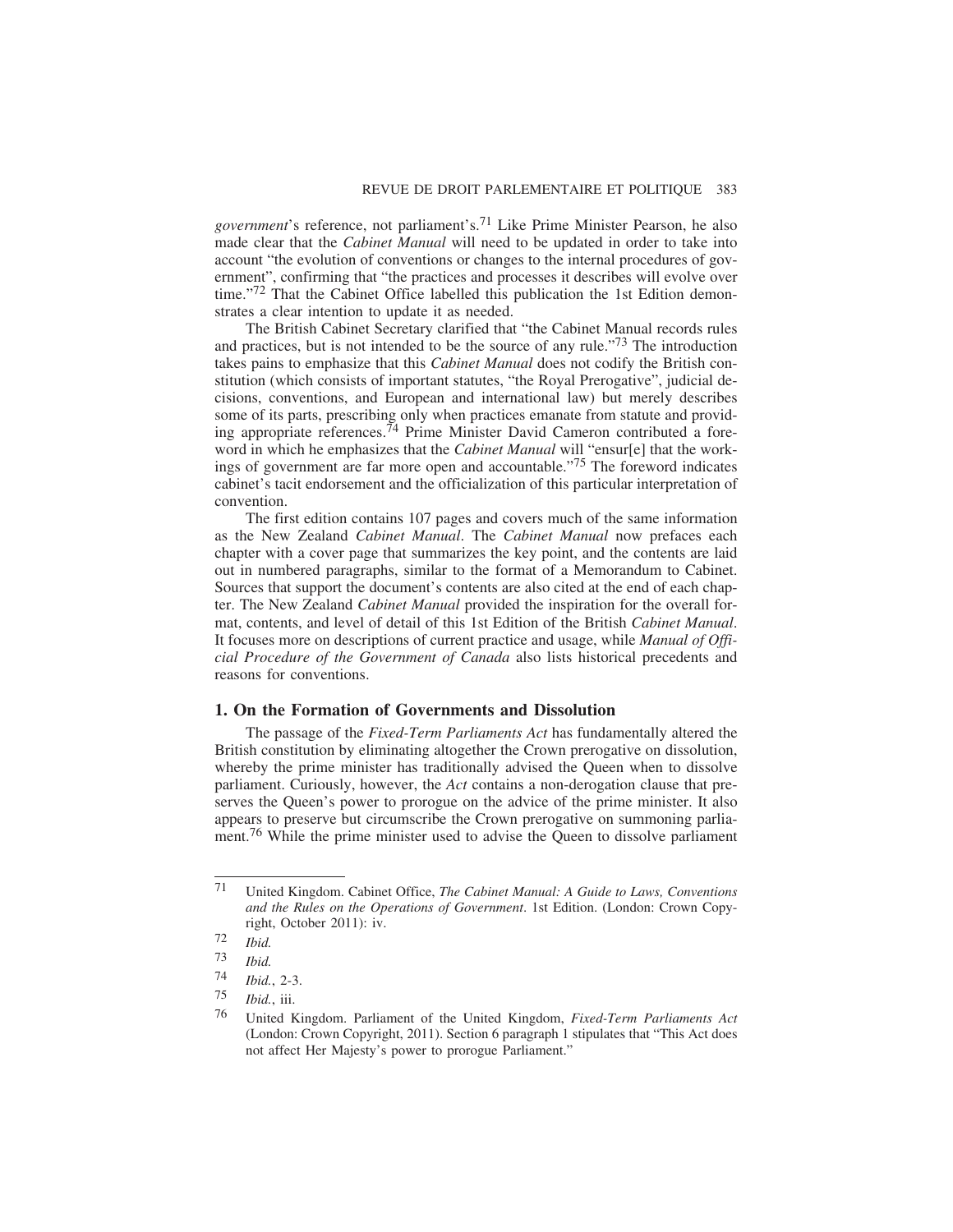sometime within its constitutional limit of five years, this law now ensures that parliament dissolves automatically, without prime ministerial or regal intervention, "17 working days before the next election,"<sup>77</sup> which occurs "the first Thursday in May five years after the day on which Parliament was elected."<sup>78</sup> The first fixedelection is thus scheduled to occur in May 2015. Upon dissolution, Her Majesty-in-Council issues a proclamation for the summoning of the new parliament, ideally twelve days after the election.79 If the government loses the confidence of the House of Commons "on a motion that 'this House has no confidence in Her Majesty's Government'", the House of Commons can either propose an alternative government within fourteen days, or the government can try to regain the confidence of the House.<sup>80</sup> If parliament fails to fulfill either of those options, then it dissolves automatically in order to break the impasse.<sup>81</sup> In addition, two-thirds of MPs can effect an early dissolution by passing a motion 'that there shall be an early Parliamentary general election.'82 This revolutionary law has eliminated the Crown prerogative on dissolution and ensured that either the effluxion of time dissolves parliament, or that parliament dissolves itself. In Canada, only an amendment to Section 41 (a) of the *Constitution Act, 1982*, which requires the unanimous consent of the federal parliament and all provincial legislatures, could eliminate the Crown prerogatives on prorogation and dissolution and vest them in the House of Commons.

The *Fixed-Term Parliaments Bill* became law between the publication of the draft in December 2010 and the release of the 1st Edition in October 2011, so the two contain significant differences on dissolution and the confidence convention, which this analysis will highlight because the British practice up to 2011 remains relevant as a standard of historical comparison in the core Commonwealth. Prior to the passage of the *Fixed-Term Parliaments Act*, the House of Commons could pronounce its confidence in the government in three ways:

> [A] vote on a motion 'that this House has no confidence in Her Majesty's Government'.

> [...] By convention, the Government will make parliamentary time available for a debate on a no-confidence motion tabled by the Opposition at an early opportunity.

> A vote on a matter which the Government has publicly declared that it regards as a matter of confidence;

> A vote on any matter which is so fundamental to the Government's position that its rejection by the House [. . .] constitutes a fatal objection to the Gov-

<sup>77</sup> United Kingdom. Cabinet Office, *The Cabinet Manual: A Guide to Laws, Conventions and the Rules on the Operations of Government*. 1st Edition. (London: Crown Copyright, October 2011): 13.

<sup>78</sup> *Ibid.*, 16.

<sup>79</sup> *Ibid.*, 13.

<sup>80</sup> *Ibid.*, 15-16.

Ibid.

<sup>82</sup> *Ibid.*, 16.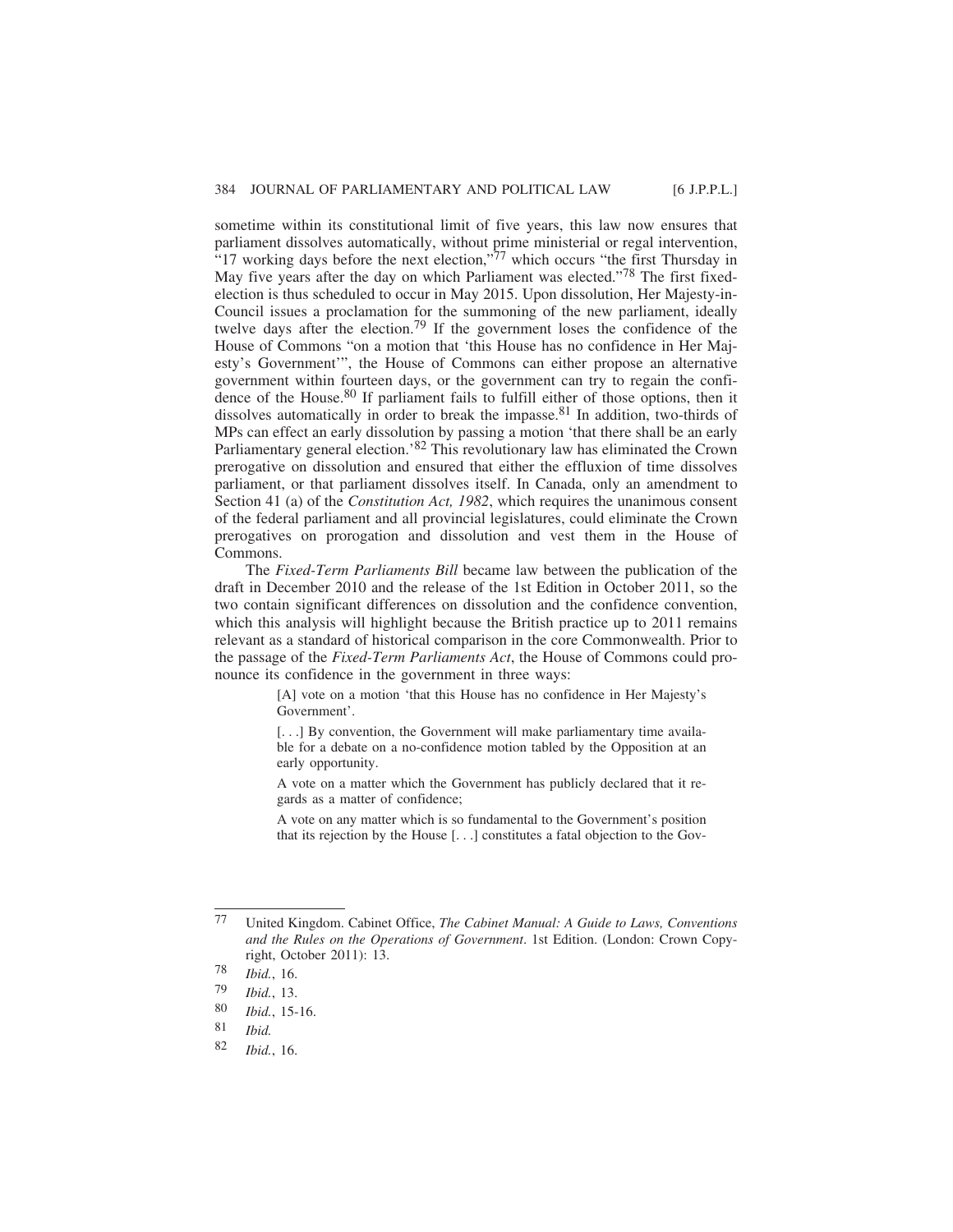### ernment's continuation in office.83

Votes on the Address in Reply to the Queen's Speech were considered the government's first vote of confidence in the parliamentary session.<sup>84</sup> The 1st Edition of the British *Cabinet Manual* makes very clear that "commanding the confidence of the House is not the same as having a majority or winning every vote.<sup>85</sup>

The draft stated that if a prime minister's government loses the confidence of the House "during the life of a Parliament", the prime minister can choose one of two options: he should first "tender the Government's resignation, unless circumstances allow him or her to opt instead to request dissolution. If it is clear who should form an alternative administration, such a resignation should take effect immediately."86 The life of the government being tied to the tenure of the prime minister in these situations, "If the Prime Minister resigns, the Sovereign will invite the person who it appears is most likely to be able to command the confidence of the House to serve as Prime Minister and form a government."<sup>87</sup> The draft thus suggests early dissolution as the second option, whereas in Canada, early dissolution has usually been the norm and first consideration in the event that a government loses the confidence of the House. Presumably, the criteria allowing early dissolution refer to the formation of a new coalition government or governing coalition that could command the confidence of a hung parliament.

However, the draft also elaborated on early dissolution and adopted a conception of the appropriate use of the reserve power similar to that of Dawson's conception of "most exceptional circumstances." It also views the reserve powers as a last resort, or a response to a prime minister who did not allow parliament to determine other options for the formation of a new government.

> At present, the Prime Minister may request that the Sovereign dissolve Parliament so that an early election takes place. The Sovereign is not bound to accept such a request, although in practice it would only be in very limited circumstances that consideration is likely to be given to the exercise of the reserve powers to refuse it, for example when such a request is made very soon after a previous election. In those circumstances, the Sovereign would normally wish to know before granting a second dissolution that those involved in the political process had ascertained that there was no potential government that would likely command the confidence of the House.88

The 1st Edition of *Cabinet Manual* defines the duties of the prime minister and sovereign in these "very limited circumstances" and recognizes that the application of the reserve powers should remain a last resort because such a drastic intervention

<sup>83</sup> United Kingdom. Cabinet Office, *The Cabinet Manual — Draft: A Guide to Laws, Conventions and the Rules on the Operations of Government*. (London: Crown Copyright, December 2010): 24.

<sup>84</sup> *Ibid.*

<sup>85</sup> *Ibid.*, 25.

<sup>86</sup> *Ibid.*, 28.

<sup>87</sup> *Ibid.*, 25.

<sup>88</sup> *Ibid.*, 28-29.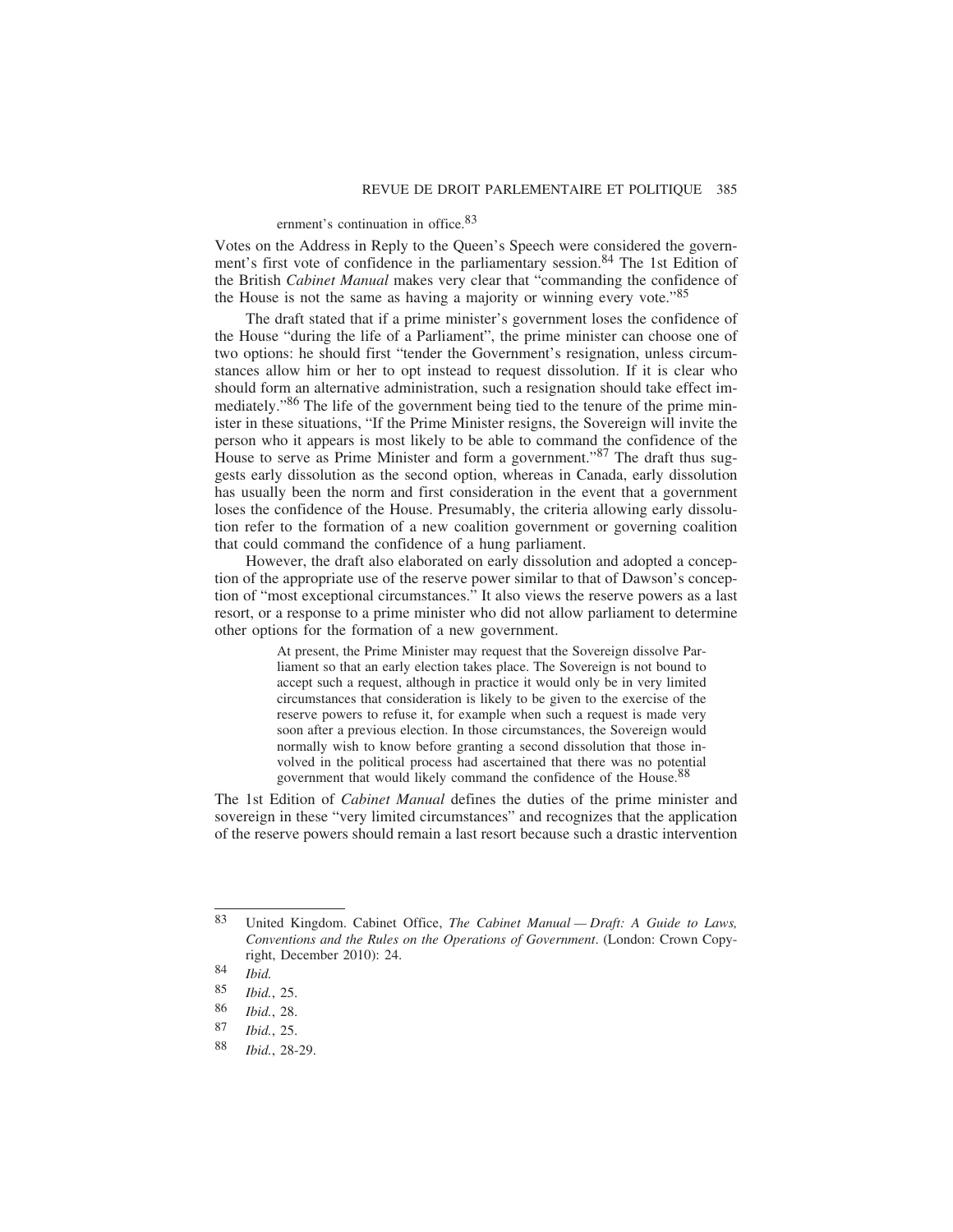into the political process breaks with the Sovereign's traditional neutrality.

Although they have not been exercised in modern times, the Sovereign retains reserve powers to dismiss the Prime Minister or make a personal choice of successor, and to withhold consent to a request for dissolution. However, there is a duty on the Prime Minister to act in a way that prevents the Sovereign [from] being drawn into political controversy by having to exercise those reserve powers.<sup>89</sup>

Historically, the Sovereign has made use of reserve powers to dismiss a Prime Minister or to make a personal choice of successor, although this was last used in 1834 and was regarded as having undermined the Sovereign.<sup>90</sup>

The *Cabinet Manual* describes the limitations of the Sovereign's power in a constitutional monarchy, implies that the reserve powers have inherently become more limited over time, and confirms that the Sovereign must normally follow her Ministers' advice.

> The scope of the Royal Prerogative power, which is the residual power inherent in the Sovereign, has evolved over time. Originally the Royal Prerogative would only have been exercised by the reigning Sovereign. However, ministers now exercise the bulk of the prerogative powers, either in their own right or through the advice that they provide to the Sovereign, which she is constitutionally bound to follow. The Sovereign is, however, entitled to be informed and consulted, and to advice, encourage and warn Ministers.<sup>91</sup>

This last sentence draws from Walter Bagehot's famous doctrine of the three rights of the sovereign: "[T]he sovereign has, under a constitutional monarchy such as ours, three rights — the right to be consulted, the right to encourage, and the right to warn. A king of great sense and sagacity would want no others."92

Prorogation does not figure prominently in the 1st Edition, probably because it has rarely become the subject of political controversy in the United Kingdom. "Prorogation brings a parliamentary session to an end. It is the Sovereign who prorogues Parliament on the advice on his or her ministers."93 While neither the Draft nor the 1st Edition explain under what circumstances the Sovereign could reject advice to dissolve, the 1st Edition of the *Cabinet Manual* does not elaborate on any circumstances in which the Sovereign could refuse prorogation. The *Cabinet Manual* affirms that the Sovereign summons, and prorogues Parliament and grants Royal Assent.<sup>94</sup>

<sup>89</sup> *Ibid.*, 29.

<sup>90</sup> United Kingdom. Cabinet Office, *The Cabinet Manual: A Guide to Laws, Conventions and the Rules on the Operations of Government*. 1st Edition. (London: Crown Copyright, October 2011): 14.

<sup>91</sup> *Ibid.*, 8.

<sup>92</sup> Walter Bagehot, *The English Constitution*, 2nd Ed. (1873): 85. http://socserv.mcmaster.ca/econ/ugcm/3ll3/bagehot/constitution.pdf

<sup>93</sup> United Kingdom. Cabinet Office, *The Cabinet Manual: A Guide to Laws, Conventions and the Rules on the Operations of Government*. 1st Edition. (London: Crown Copyright, October 2011): 16.

<sup>94</sup> *Ibid*. 13, 16.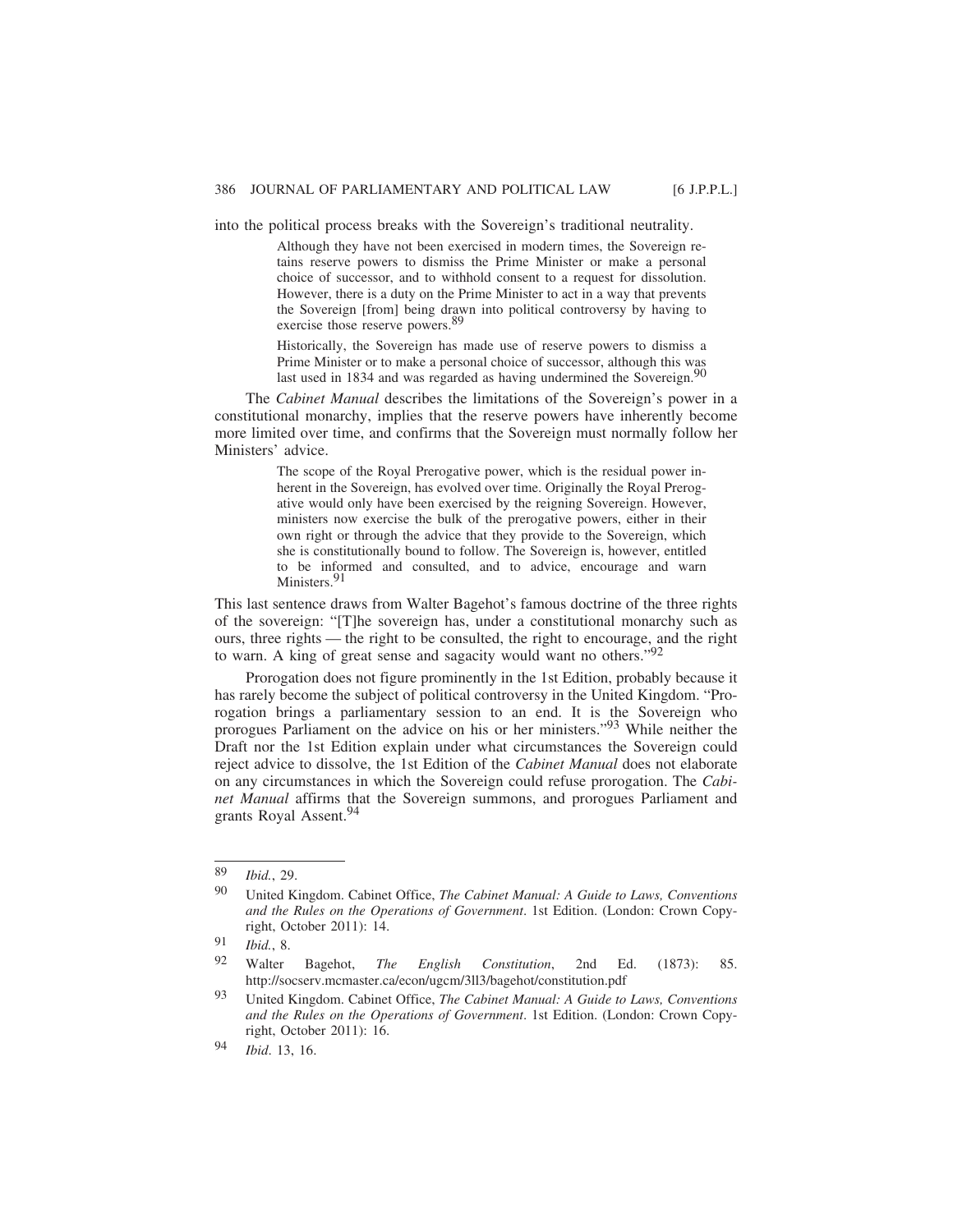The British *Cabinet Manual* also supports the principle that the Sovereign should not become involved in political, partisan matters that the House of Commons must sort out for itself:

> [T]he Sovereign should not be drawn into party politics, and if there is doubt it is the responsibility of those involved in the political process, and in particular the parties represented in Parliament, to seek to determine and communicate clearly to the Sovereign who is best placed to be able to command the confidence of the House of Commons.<sup>95</sup>

The *Cabinet Manual* takes into account both majority and minority parliaments with respect to the formation of governments and adopts a different set of language for each case. When an election yields a majority parliament that results in the loss of the government's majority, "the incumbent Prime Minister and government will immediately resign and the Sovereign will invite the leader of the party that has won the election to form a government [emphasis added]."<sup>96</sup> Like the *Manual of Official Procedure of the Government of Canada*, the British *Cabinet Manual* affirms that in the event of a minority parliament, the incumbent government may stay on and attempt to command the confidence of a majority of the new House of Commons, and "the incumbent Government remains in office unless and until the Prime Minister tenders his resignation and the Government's resignation to the Sovereign."<sup>97</sup> If his or her government cannot cobble together enough support in the new parliament, then the prime minister must resign. Her Majesty's Government can take one of three forms in a minority parliament: "a single-party minority government", a "formal inter-party agreement", or a "formal coalition government."98 Overall, the British *Cabinet Manual* puts the onus of government formation and dealing with losses of confidence on the cabinet and parliamentarians. The Queen only figures into the process in order to appoint the government that the House of Commons will support.

#### **2. The Principle of Restraint**

The document describes "restrictions on government activity" rather than the "caretaker convention" of the New Zealand *Cabinet Manual*. This definition corresponds closely to that contained in the *Guidelines of the Conduct of Ministers* of the Government of Canada. These restrictions mean that

> [G]overnments are expected to observe discretion in initiating any new action of a continuing or long-term character in the run-up to an election, immediately afterwards if the result is unclear, and following the loss of a vote of confidence. In all three circumstances, essential business must be allowed to continue.<sup>9</sup>

The British *Cabinet Manual* describes a procedure that bears a remarkable resem-

<sup>95</sup> *Ibid.*, 14.

<sup>96</sup> *Ibid.*

<sup>97</sup> *Ibid. Ibid.*, 15.

<sup>99</sup> *Ibid.*, 17.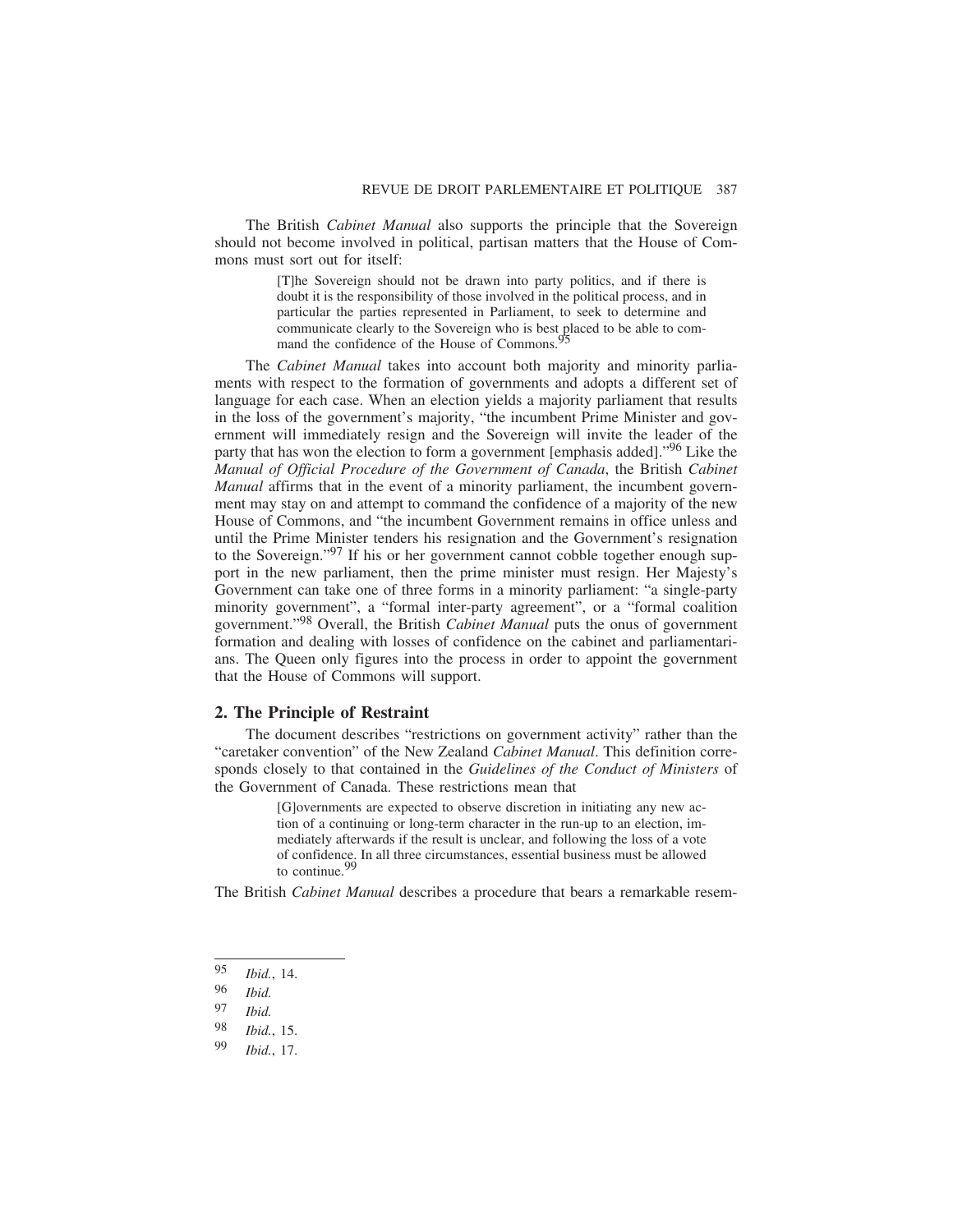blance to that contained in the Canadian *Guidelines*.

Ministers continue in office and it is customary for them to observe discretion in initiating any action of a8 continuing or long-term character. This means the deferral of activity such as: tasking or announcing major policy decisions; entering into large/contentious procurement contracts or significant long-term commitments; and making some senior public appointments and approving Senior Civil Service appointments, provided that such postponement would not be detrimental to the national interest or wasteful of public money. If decisions cannot wait they may be handled by temporary arrangements or following relevant consultation with the Opposition.<sup>100</sup>

Like the Canadian *Guidelines*, this description recognizes that the government retains discretion in the exercise of these "restrictions on government activity", and that the national interest and wise spending of public money prevails. The Canadian and British guidelines both suggest consultation with the opposition if the government so desires.

#### **3. The Precedent Book**

The United Kingdom also possesses an older practitioner's handbook, the *Precedent Book*, which compiles explanations of historical precedents and cases on topics, such as "Cabinet", "Ministers", "Documents", and "Relations with Buckingham Palace."101 Like the *Manual of Official Procedure of the Government of Canada*, it describes historical precedents and rationales in more detail than the British and New Zealand *Cabinet Manuals* and likely served as a reference primarily for senior civil servants. The Cabinet Office released the 1954 version to the National Archives in 2006 and will consider making later editions of the *Precedent Book* public, as per the recommendation of the House of Lords Constitution Committee.<sup>102</sup>

#### **VII. New Zealand Cabinet Manual**

The New Zealand Department of the Prime Minister and Cabinet produced the first edition of the New Zealand *Cabinet Manual* in 1979.103 The *Cabinet Manual* began as an internal document, but the government made subsequent editions public in preparation for the transition from single-member plurality to mixed-member proportional in 1996. The new electoral system almost inevitably yields minority

<sup>100</sup> *Ibid.*

<sup>101</sup> We would like to thank Dr. Ben Yong of the Constitution Unit of the University College London for having brought the *Precedent Book*, and its similarities to the *Manual of Official Procedure of the Government of Canada*, to our attention in our correspondence.

<sup>102</sup> United Kingdom. Cabinet Office, *Government Response to the House of Lords Constitution Committee, Political and Constitutional Reform Committee and Public Administration Select Committee on the Cabinet Manual Committee Reports of Sessions 2010- 12*. (London: Crown Copyright, October 2011): 19.

<sup>103</sup> Rebecca Kitteridge, "The Cabinet Manual: Evolution With Time," Paper presented by Rebecca Kitteridge, Deputy Secretary of the Cabinet,18th Annual Public Law Forum, 20-21 March 2006.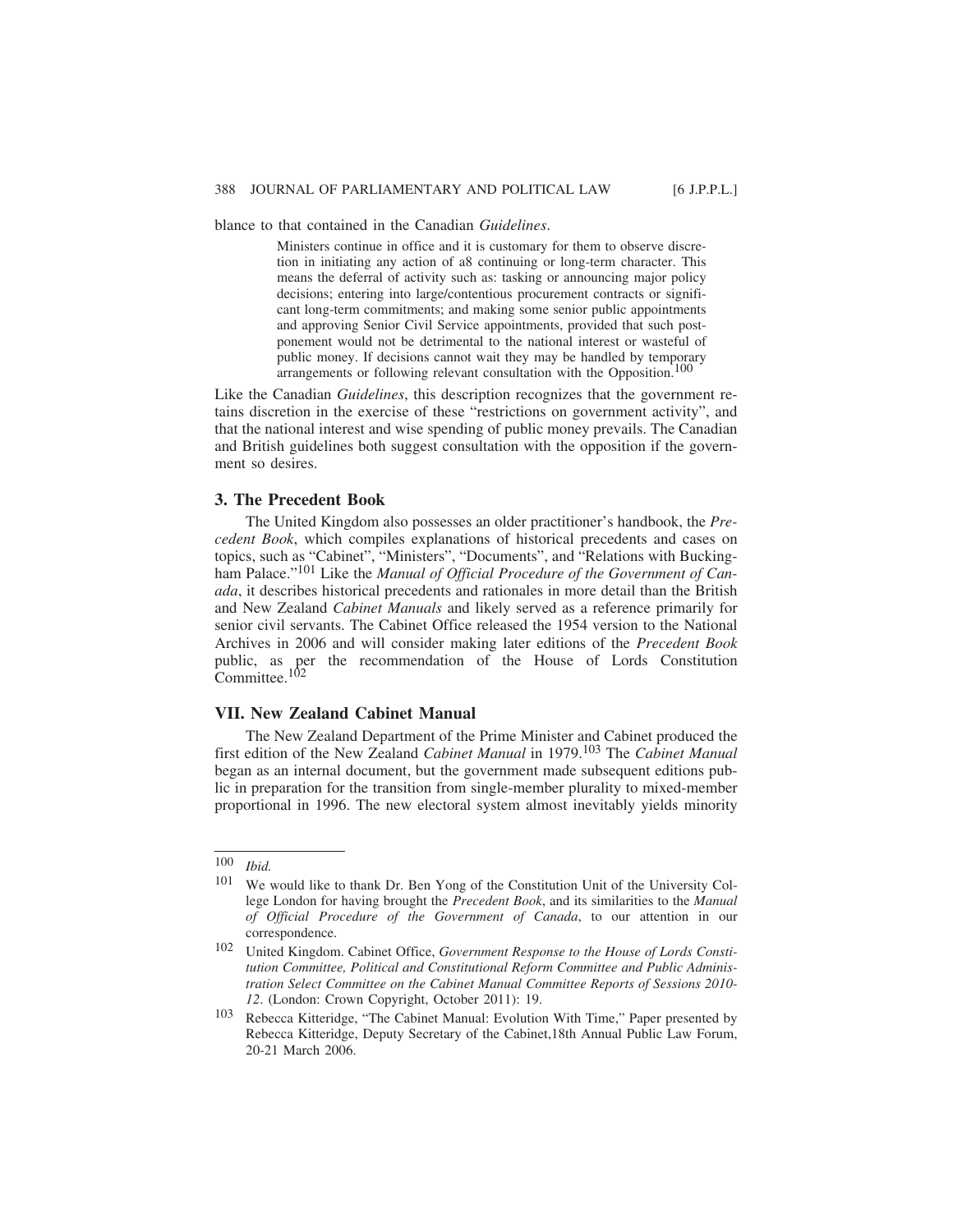parliaments and coalition governments, which necessitated a greater understanding of and agreement on convention. The *Cabinet Manual* is now the best known and most entrenched cabinet manual in the core Commonwealth and served as a reference for the creation of its new British counterpart.

On its eighth edition as of 2008, the New Zealand *Cabinet Manual* stands at 180 pages and presents succinct descriptions of the machinery of government on a range of issues like the formation of governments, the governor general's reserve powers, and the caretaker convention. It does not, however, delve into historical precedents or justifications for convention like the *Manual of Official Procedure of the Government of Canada*.

In contrast to broader descriptions of the operation of government in the New Zealand *Cabinet Manual*, the "CabGuide: Guide to Cabinet and Cabinet Committee Processes" functions more like an electronic practitioner's handbook limited to the preparation of cabinet documents. It offers detail on the technical workings of cabinet and "sets out advice to public servants on the procedures and operation of the New Zealand Cabinet, Cabinet committees and Executive Council" and "complements procedural information in the *Cabinet Manual*."104

### **1. On the Formation of Governments**

Like the British equivalent, the New Zealand *Cabinet Manual* seeks to preserve the neutrality and impartiality of the Office of Governor-General by elevating the Governor-General as far as possible above partisan politics.105 Therefore, elected parliamentarians must form a government that can command the confidence of the House of Representatives, and the governor general then "accepts the political decision" of the choice of prime minister and formally appoints the government.106 The governor general may "ascertain where the confidence of the House lies, based on the parties' public statements" but cannot implicate himself in the inter-party negotiations.107

This New Zealand manual also includes clear guidelines on the appropriate response to a government that loses the confidence of the House of Representatives during the life of the parliament, or what it calls "mid-term transitions." The first section carries the title of "mid-term change of prime minister with no change of government," which suggests that unlike in Canada, where the prime minister's resignation automatically entails the resignation of the entire ministry, the prime minister of New Zealand can resign without automatically bringing about the resignation of his entire cabinet.108 In that situation, the governor general maintains his political neutrality by "accept[ing] the outcome of the political process by which an

<sup>104</sup> New Zealand. Cabinet Office, Department of the Prime Minister and Cabinet. "CabGuide: Guide to Cabinet and Cabinet Committee Processes." <http://cabguide.cabinetoffice.govt.nz/> [Accessed 6 July 2011].

<sup>105</sup> New Zealand. Cabinet Office, Department of the Prime Minister and Cabinet, *Cabinet Manual*. (Wellington, Her Majesty the Queen in Right of New Zealand, 2008): 8.

<sup>106</sup> *Ibid.*, 81.

<sup>107</sup> *Ibid.*

<sup>108</sup> *Ibid.*, 83.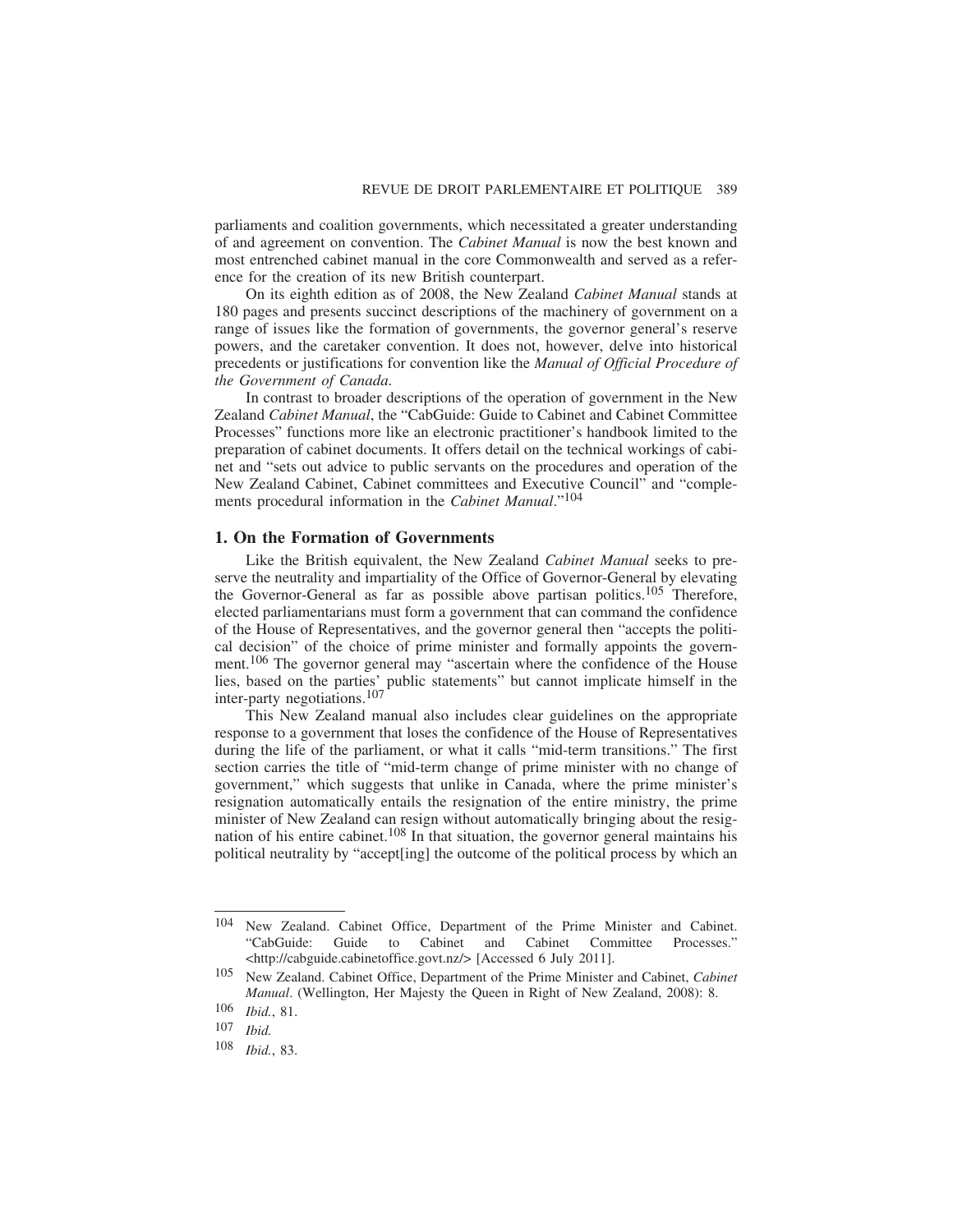individual is identified as the leader of the government."<sup>109</sup>

The New Zealand *Cabinet Manual* also clearly intends that a "mid-term change of government" means that the prime minister would first look to resign, and second consider advising early dissolution.

> [W]hen the loss of confidence is clear, the Prime Minister will, in accordance with convention, advise that the administration will resign. In this situation: (a) a new administration may be appointed from within the existing Parliament  $[...]$  or (b) an election may be called.<sup>110</sup>

The calling of an election would essentially *require* that an incumbent government become a caretaker government even before the dissolution. The prime minister can only opt for early dissolution as the *second* option in response to a loss of confidence of the House. If the prime minister advises early dissolution, "the Governor-General will act on the advice as long as the government *appears to have* the confidence of the House and the Prime Minister maintains support as the leader of the government[emphasis added]."111 These two criteria probably aim to ensure that the prime minister does not advise dissolution either in order to pre-empt a loss of confidence, or in order to undermine potential opposition or dissent from within the cabinet within a coalition government.

#### **2. On the Reserve Powers**

The New Zealand *Cabinet Manual* offers only a brief description of the reserve powers, stating that:

> By convention, the Governor-General acts on the advice of the Prime Minister as long as the government commands the confidence of the House. [. . .]

> In only a very few cases may the Governor-General exercise a degree of personal discretion, under what are known as the 'reserve powers'. Even then, convention usually dictates what decision should be taken.<sup>112</sup>

In the section on the formation of governments, it states: "The Governor-General has the formal power to dissolve, prorogue [. . .], and summon Parliament. [. . .] By convention, the Governor-General exercises this power on the advice of the Prime Minister, the Governor-General's principle adviser."<sup>113</sup>

#### **3. The Caretaker Convention**

The Canadian and British handbooks acknowledge the use of the term "caretaker convention" but eschew it in favour of "restraints" or "restrictions" on the government's activity; they also suggest the application of this principle to a narrower timeframe than does the New Zealand *Cabinet Manual*. Successive governments of New Zealand have bound themselves to follow the caretaker convention

<sup>109</sup> *Ibid.*

<sup>110</sup> *Ibid.*

<sup>111</sup> *Ibid.*, 84.

<sup>112</sup> *Ibid.*, 9.

<sup>113</sup> *Ibid.*, 75.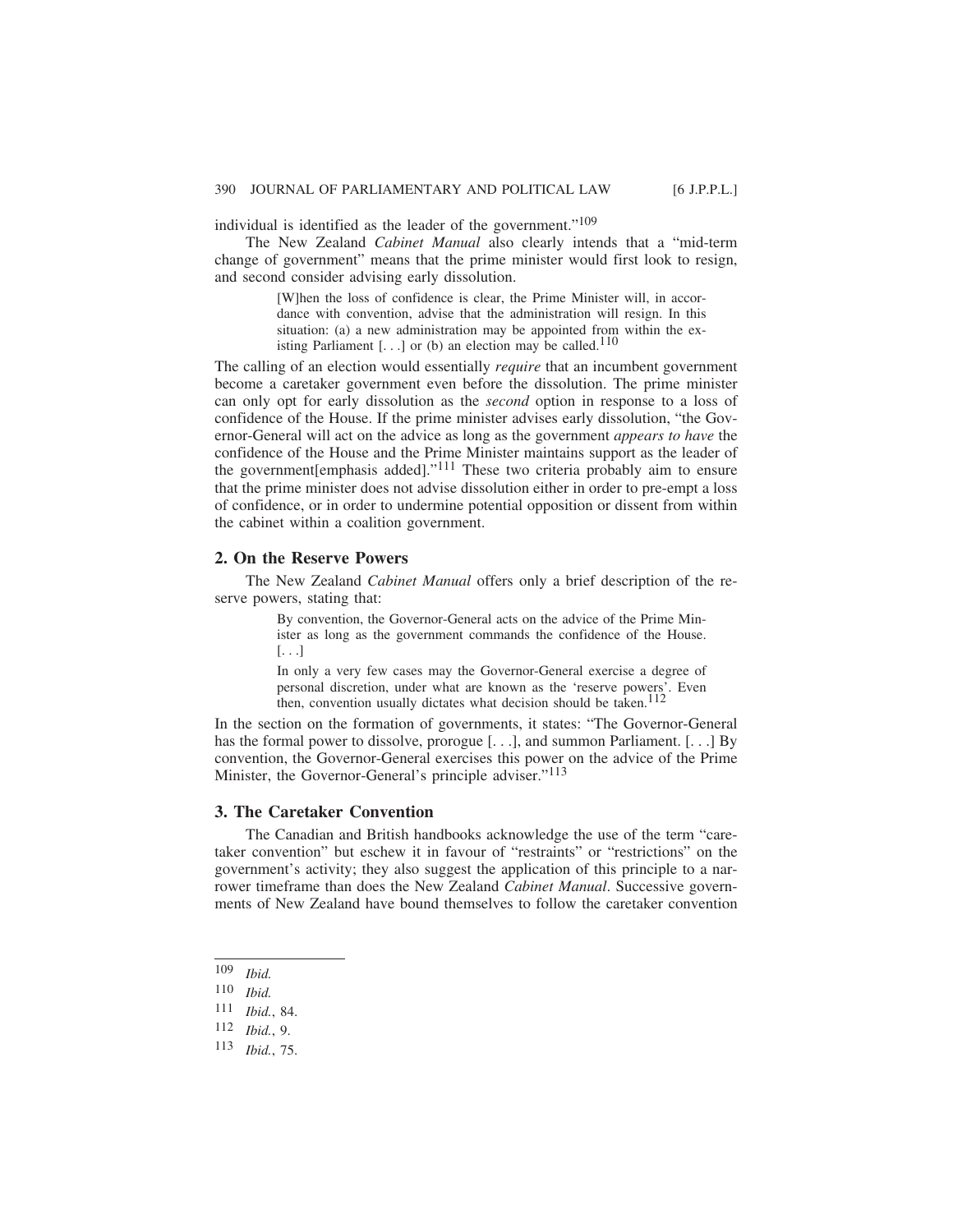after a general election (before the appointment of a new government) and when the government has lost the confidence of the House of Representatives.<sup>114</sup> However, the government normally "chooses to restrict" its activity up to three months before the governor general issues the writs of election.<sup>115</sup> Parliament must be summoned within six weeks after a general election, so the Government of New Zealand could potentially operate under the caretaker convention for up to four months - far longer than the Canadian and British guidelines suggest - which appears significant given that the New Zealand House of Representatives operates on a constitutional fixed-term of three years.<sup>116</sup>

The New Zealand *Cabinet Manual* also defines two "arms" of the caretaker convention: a more limited application for a "clear outcome" after an election, and a broader application in the event of an "unclear outcome."117 Overall, the New Zealand *Cabinet Manual* provides so much detail on the caretaker convention that it virtually prescribes and therefore limits the government's discretion rather than providing a description of how the government may exercise its discretion.

# **VIII. THE RESOLUTIONS OF THE AUSTRALIAN CONSTITUTIONAL CONVENTION OF 1985: A FAILED EXPERIMENT IN TRUE CODIFICATION**

In the 1970s and 1980s, Australia held a series of constitutional congresses geared toward amending its constitution. The *Resolutions of the Australian Constitutional Convention* of 1985 would have "recognized and declared" a series of constitutional conventions on the relationship between the governor general, prime minister, and parliament and codified them into the written constitution of Australia.118 However, the Parliament of Australia never formally adopted them, and the people of Australia never ratified them into Australia's written constitution through referendum.119 These eighteen *Resolutions* serve as one of the few experiments in true codification in the core Commonwealth and now reside in the dustbin of history alongside the Trudeau government's failed codification of 1978. These *Resolutions* would have codified Walter Bagehot's three rights of the sovereign, a fundamental aspect of the relationship between the governor general and the prime minister:

> In the exercise of his constitutional powers and responsibilities, the Governor-General always has the right to be consulted, to encourage and to warn

<sup>114</sup> *Ibid.*, 78.

<sup>115</sup> *Ibid.*, 76-77.

<sup>116</sup> *Ibid.*, 82.

*Ibid.*, 78.

<sup>118</sup> C.J.G. Sampford, "'Recognize and Declare': An Australian Experiment in Codifying Constitutional Conventions," *Oxford Journal of Legal Students* 7, no. 3 (1987): 369- 420; Peter H. Russell, "The 2008 Constitutional Crisis: The Need for Agreement on Fundamental Conventions of Parliamentary Democracy," *National Journal of Constitutional Law* (2009-2010): 5.

<sup>119</sup> Peter J. Boyce, *The Queen's Other Realms: The Crown and Its Legacy in Australia, Canada, and New Zealand*. (Annandale, NSW: The Federation Press, 2008): 60.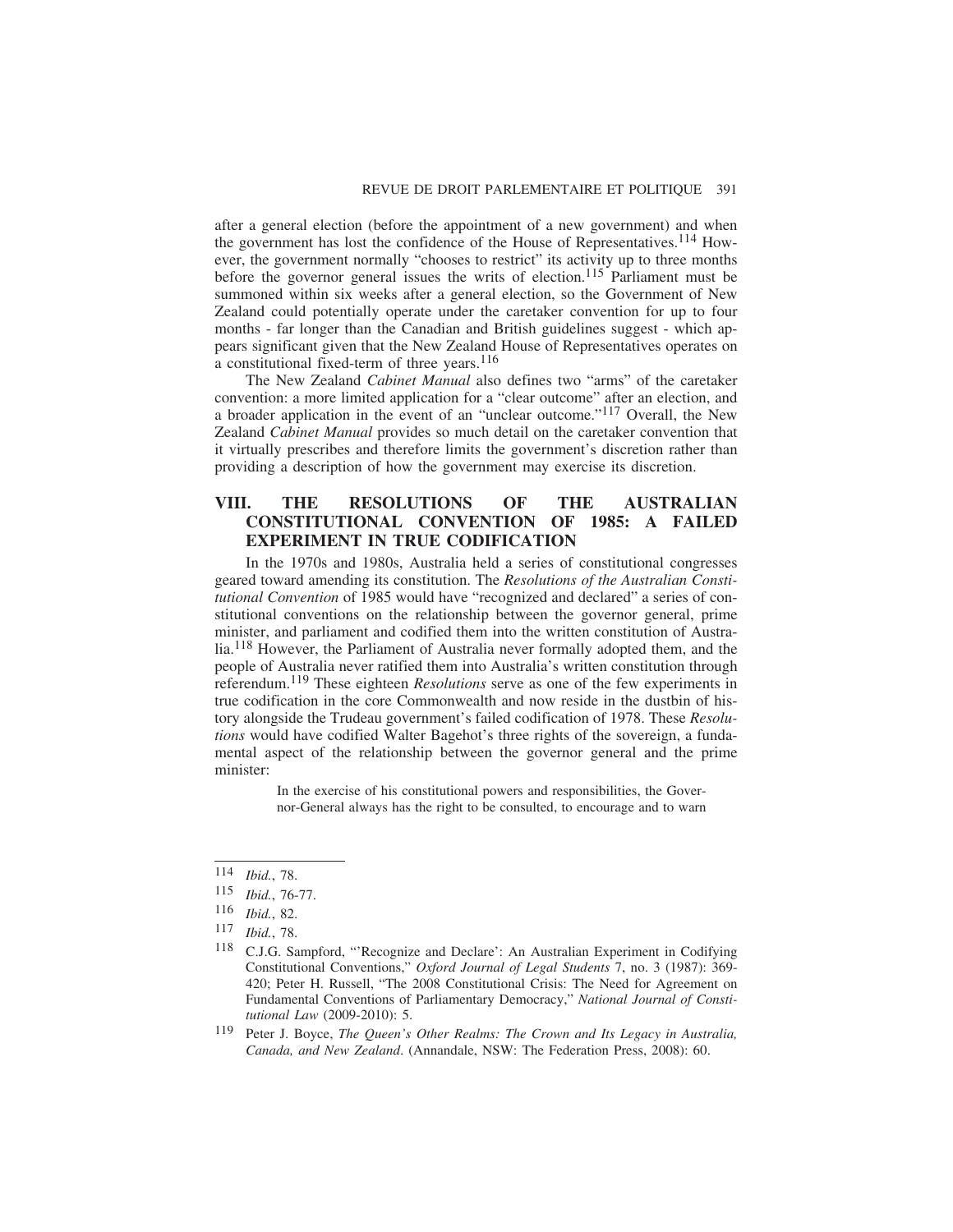in respect of Ministerial advice given to him.120

This amendment would potentially have allowed the courts to intervene into the constitutional relationship between the governor general and prime minister and would have fundamentally altered crown prerogative.

### **1. On The Formation of Governments**

With the Constitutional Crisis of 1975 still relatively fresh in their minds, the delegates who drafted these *Resolutions* articulated a limited view of the Governor General's powers, notwithstanding their assertion that they had failed to codify the vice-regal reserve powers.<sup>121</sup> However, the phrase "in [the governor general's] opinion" would probably have been interpreted as a codification of a limited viceregal discretion. In general, these *Resolutions* seem to presume majority parliaments, given that minority parliaments occur so rarely in Australia. They differentiate between a mid-parliamentary resignation and resignation after taking into account the results of the election.

> A. The basic principle is that the Ministry has the confidence of the House of Representatives.

> B. Following a general election in which the Government is defeated, the Governor-General, having taken the advice of the outgoing Prime Minister as to the person who the outgoing Prime Minister believes can form a Ministry that has the confidence of the House of Representatives, appoints as Prime Minister the person who, in his opinion, can form a Ministry that has the confidence of the House of Representatives.

> C. If the Prime Minister resigns, the Governor-General, having taken the advice of the resigning Prime Minister as to the person who the Prime Minister believes can form a Ministry that has the confidence of the House of Representatives, appoints as Prime Minister the person who, in his opinion, can form a Ministry that has the confidence of the House of Representatives.

> D. If the Prime Minister dies in office, the Governor-General, having taken the advice of the next most senior Minister as to the person who that Minister believes can form a Ministry that has the confidence of the House of Representatives, appoints as Prime Minister the person who, in his opinion, can form such a Ministry.122

#### **2. On Prorogation and Dissolution**

While none of these resolutions specifies the circumstances under which the governor general could dismiss the prime minister, those on prorogation and dissolution would have created the framework for a limited use of the vice-regal reserve

<sup>120</sup> Australia. Constitutional Convention. *Resolutions Adopted at the Australian Constitutional Convention, Parliament House, Brisbane, 29 July to 1 August 1985*. (Canberra: Queen's Printer of Australia, 1985): 9.

<sup>121</sup> Australia. Constitutional Convention. *Resolutions Adopted at the Australian Constitutional Convention, Parliament House, Brisbane*, 29 July to 1 August 1985. (Canberra: Queen's Printer of Australia, 1985).

<sup>122</sup> *Ibid.*, 7-8.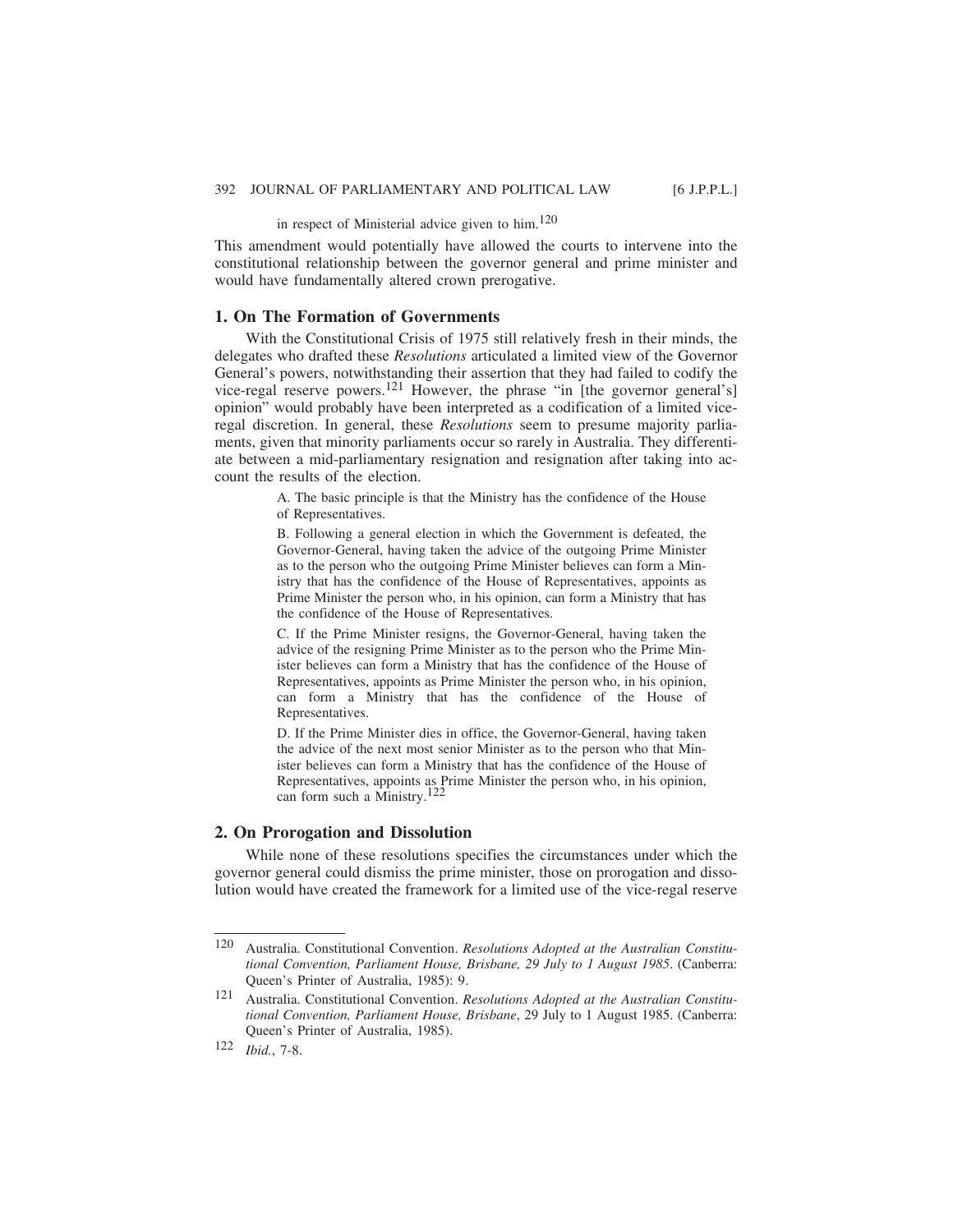powers. If the prime minister were to advise dissolution while his government retains the confidence of the House, the governor general would have been obliged to carry out the advice, according to Resolution J. However, if the government were to lose the confidence of the House of Representatives, the prime minister would have been required to either advise dissolution, or to resign and advise that the opposition form a new ministry within the same parliament. Resolutions E and F would have required that the governor general carry out whichever option that the prime minister advised. This constitution would have placed the onus of these decisions on the prime minister and would therefore have effectively eliminated viceregal discretion on dissolution. Overall, these *Resolutions* would have vested the primary constitutional responsibility in the prime minister, and ultimately in the House of Representatives, rather than in the governor general. The prime minister would have been required to make the political judgement on whether to resign or advise a dissolution; this constitutional requirement might have allowed the courts to adjudicate on a personal political judgement of the prime minister if another party had lodged a complaint regarding his decision to dissolve instead of resigning or vice versa. Under such circumstances, the courts could not hold the prime minister to account without encroaching upon the sovereignty of parliament and without effectively nullifying the confidence convention.

> E. In following a defeat in the House of Representatives, the Prime Minister, acting in accordance with Practice F, advises the Governor-General to dissolve the House of Representatives or to send for the person who the Prime Minister believes can form a Ministry that has the confidence of the House of Representatives, the Governor-General acts on the advice.

> F. In advising the Governor-General for the purpose of Practice E, the Prime Minister acts in accordance with the basic principle that the Ministry should have the confidence of the House of Representatives and if, in his opinion, there is another person who can form a Ministry which has the confidence of the House of Representatives, he advises the Governor-General to send for that person.

> I. The Governor-General dissolves the House of Representatives only on the advice of the Prime Ministers.

> J. When a Prime Minister who retains the confidence of the House of Representatives advises a dissolution of the House of Representatives, the Governor-General acts upon that advice.<sup>123</sup>

Probably because of the Constitutional Crisis of 1975, which involved the Senate's refusal to pass supply, resolutions M and O would have mandated that the prime minister advise prorogation or dissolution of the House of Representatives only if both houses of parliament had already passed the minimum supply necessary to cover the intersession or the writ period. Resolution N would have ensured that the governor general retained no reserve powers on the summoning and proroguing of parliament, just as the *Manual of Official Procedure of the Government of Canada* suggests.

> M. In advising a dissolution, the Prime Minister must be in a position to assure the Governor-General that the government has been granted suffi-

<sup>123</sup> *Ibid.*, 8.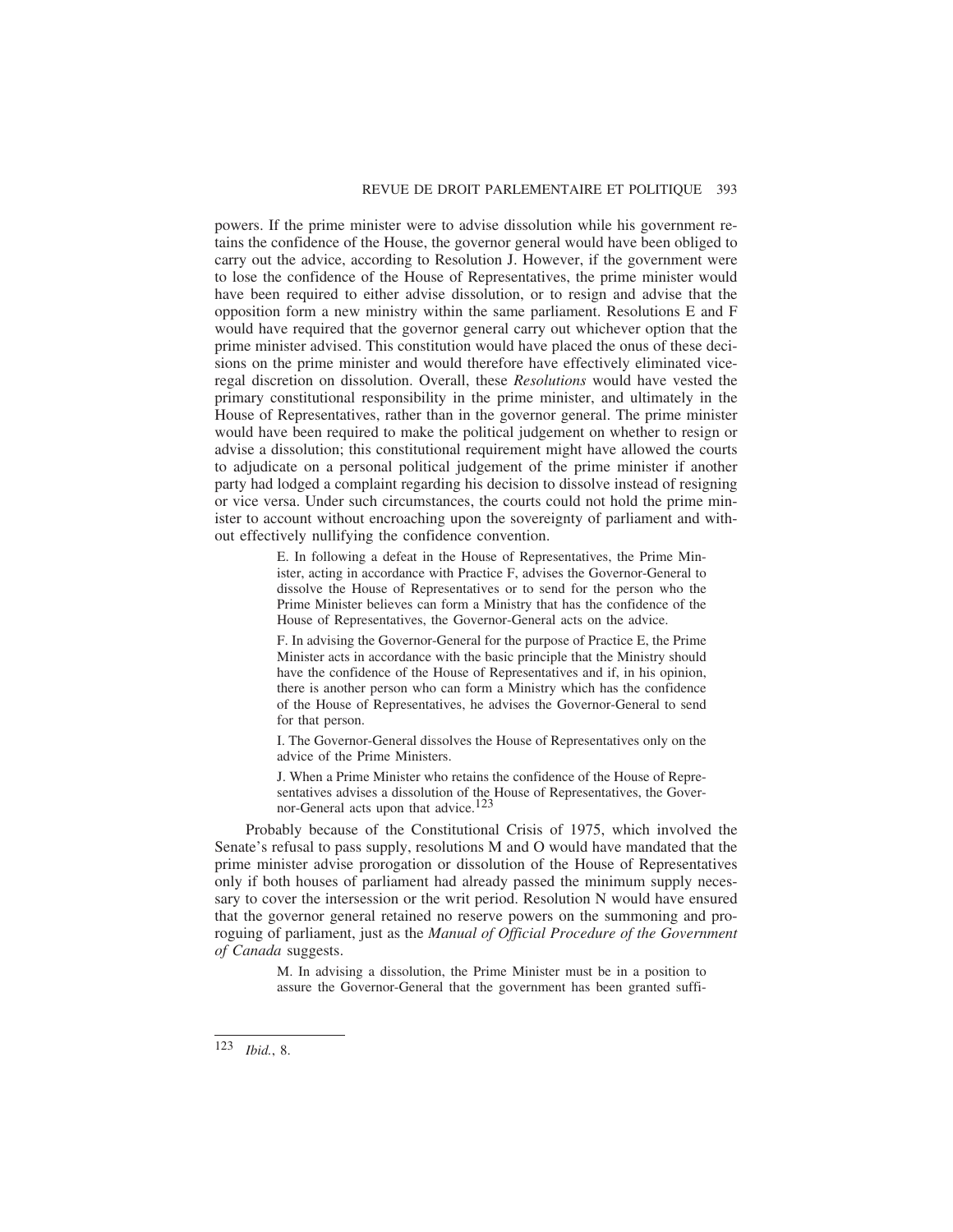cient funds by the Parliament to enable the work of the administration to be carried on through the election period or that such funds will be granted before the dissolution.

N. Subject to the requirements of the Constitution as to the sittings of Parliament, the Governor-General acts on prime ministerial advice in exercising his powers to summon and prorogue Parliament.

O. In advising a prorogation, the Prime Minister must be in a position to assure the Governor-General that the government has been granted sufficient funds by the Parliament to enable the work of the administration to be carried on through the period of prorogation or that such funds will be granted before the prorogation.124

### **3. On the "Caretaker Convention" in the Cabinet Handbook**

Australia also produced an officialization in the form of a small cabinet manual at 40 pages in length. In 1983, the Department of the Prime Minister and Cabinet of Australia first produced the *Cabinet Handbook*, which focuses on descriptions of the conventions and practices relating to collective and individual ministerial responsibility. Now on its 6th edition, it is available online. One of its appendices contains a series of ten paragraphs on what it calls the "caretaker convention," like the New Zealand *Cabinet Manual*. The *Cabinet Handbook* includes much of the same material as the *Guidelines on the Conduct of Ministers, Secretaries of State, Exempt Staff and Public Servants During an Election*, but it uses the terminology of the New Zealand *Cabinet Manual*.

> Successive governments have accepted that special arrangements apply in the period immediately before an election for the House of Representatives, in recognition of the considerations that:

> (a) with the dissolution of the House of Representatives, there is no popular Chamber to which the executive government can be responsible; and

> (b) every general election brings with it the possibility of a change of government.

> The formal period for which the caretaker conventions operate dates from the dissolution of the House of Representatives until the election result is clear or, in the event of a change of government, until the new government is appointed. However, it is also accepted that some care should be exercised in the period between the announcement of the election and the dissolution.125

# **IX. COMPARING INTERPRETATIONS IN THE CORE COMMONWEALTH**

The *Manual of Official Procedure of the Government of Canada*, the British *Cabinet Manual: A Guide to Laws, Conventions, and Rules on the Operations of Government* and the New Zealand *Cabinet Manual* present different interpretations of some issues because they reflect the divergent and distinct evolution and practice

<sup>124</sup> *Ibid.*

<sup>125</sup> Australia. Cabinet Secretariat, Department of the Prime Minister and Cabinet. *Cabinet Handbook*, 6th Edition. (Canberra: Commonwealth of Australia, 2009): 33.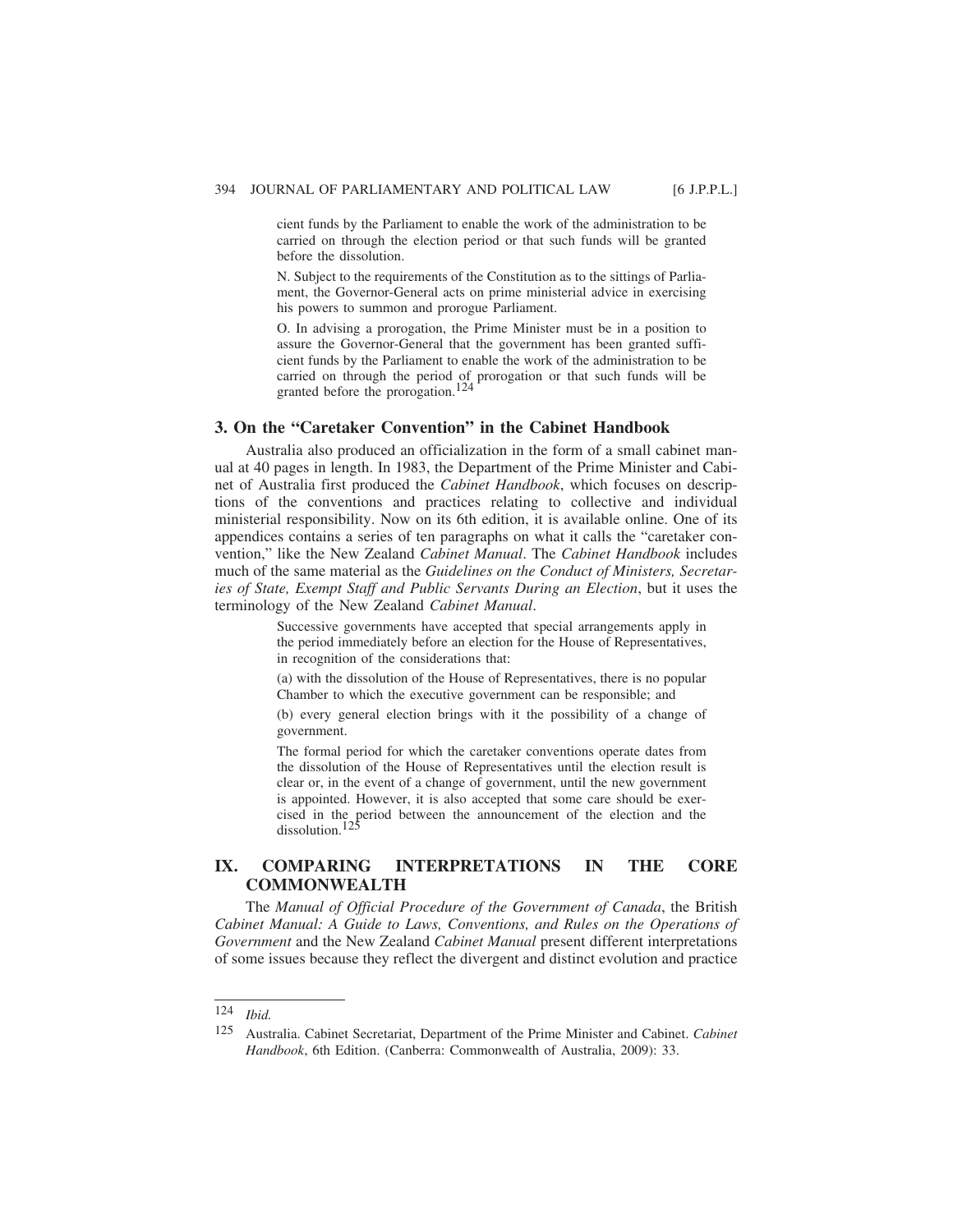of Westminster parliamentarism in the three countries. Canadian minority parliaments have always yielded single-party minority governments; until recently, the Canadian electorate might have expected this arrangement as a matter of course.<sup>126</sup> In contrast, New Zealand's House of Representatives now yields minority parliaments and coalition governments as the norm. British parliamentarians seem to favour the relative stability of coalition government or an inter-party governing coalition to single-party minority government.<sup>127</sup>

#### **1. The Reserve Powers and the Caretaker Convention**

The analyses of each of the handbooks show that some important differences have arisen with respect to dissolution and the principle of restraint. The British *Fixed-Term Parliaments Act* has eliminated the Crown prerogative on dissolution and transferred that authority to parliament. The British *Cabinet Manual* officializes Bagehot's famous "Three Rights of the Sovereign" and cautions that a controversial application of the reserve powers to appoint or dismiss a prime minister can "undermine" the Sovereign.<sup>128</sup> For instance, the Governor General of Australia's dismissal of the prime minister in 1975 arguably did bring the Crown into disrepute. The Canadian *Manual* suggests that the governor general no longer possesses any discretion to invoke the reserve powers on summoning and proroguing parliament but retains "a degree of discretion" on dissolution.<sup>129</sup> Finally, the New Zealand *Cabinet Manual* limits itself the general statement that "in only a very few cases may the Governor-General exercise a degree of personal discretion<sup>"130</sup> but never specifies those "very few cases" and how the reserve powers apply to the appointment or dismissal of the prime minister, or to dissolution or prorogation.

The *Manual of Official Procedure of the Government of Canada, Guidelines on the Conduct of Ministers, Secretaries of State, Exempt Staff and Public Servants During An Election* and the British *Cabinet Manual* officialize similar sets of rules

<sup>126</sup> Canadians have returned 11 minority parliaments since Confederation. The 14th, 15th, 23rd, 25th, 26th, 27th, 29th, 31st 38th, 39th, and 40th were all minority parliaments, and all of them supported single-party minority governments rather than coalition governments. Peter Russell, *Two Cheers for Minority Government: The Evolution of Canadian Parliamentary Democracy* (Toronto: Emond Montgomery Publications Ltd., 2011): 62-63.

<sup>127</sup> J.R. Mallory, "Cabinets and Councils in Canada," *Public Law* (Automn 1957): 231- 251; Vernon Bogdanor, *The Coalition and the Constitution*. (Oxford: Hart Publishing, 2011).

<sup>128</sup> United Kingdom. Cabinet Office, *The Cabinet Manual: A Guide to Laws, Conventions and the Rules on the Operations of Government*. 1st Edition. (London: Crown Copyright, October 2011): 8, 14.

<sup>129</sup> Canada. Privy Council Office, *Manual of Official Procedure of the Government of Canada*, Henry F. Davis and André Millar. (Ottawa, Government of Canada, 1968): 149. Reproduced with the permission of the Minister of Public Works and Government Services Canada (2011). Source: Library and Archives Canada/National Archives of Canada, Subject files, vol. 516.

<sup>130</sup> New Zealand. Cabinet Office, Department of the Prime Minister and Cabinet, *Cabinet Manual*. (Wellington, Her Majesty the Queen in Right of New Zealand, 2008): 9.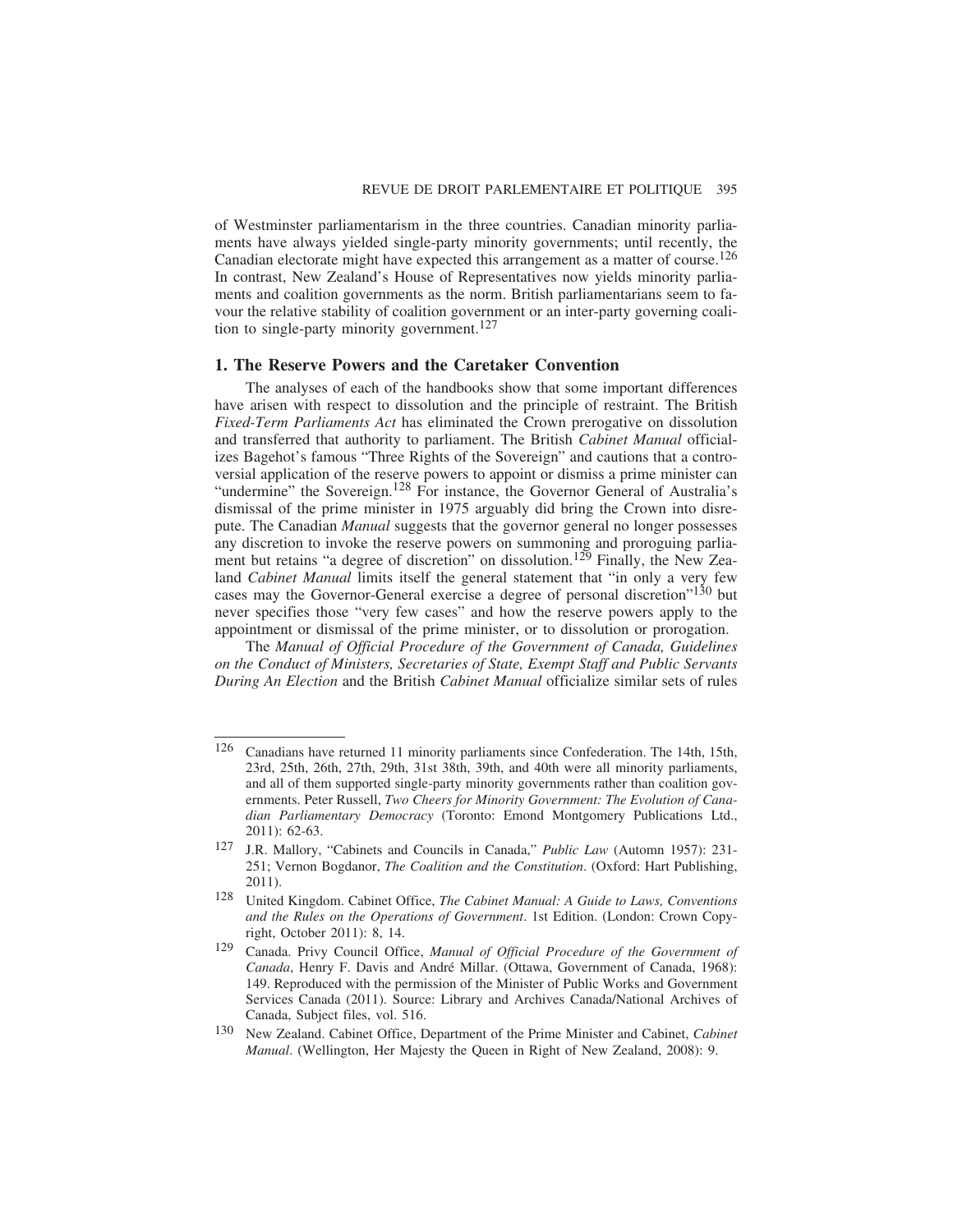by limiting the application of the principle of restraint to a narrow timeframe relative to the New Zealand *Cabinet Manual*. The *Guidelines* suggest that the restraints or restrictions on government activity apply when "the government has lost a vote of confidence in the House or whether the Prime Minister has asked for dissolution on his own initiative."131 As the full title suggests, these guidelines are geared toward managing the government's activity during an election, but acknowledge that the caretaker convention applies, if necessary, after the election until the appointment of the next government.132 The British *Cabinet Manual* also suggests that the government restrain its activity after losing a vote of confidence and immediately before the election during the "wash up" phase, during the election, and after the election until the Queen appoints the new government.133 The New Zealand *Cabinet Manual* expresses the same rationale for the use of the caretaker convention in those three phases, but extends the pre-writ restrictions on government activity to three months prior to dissolution.<sup>134</sup> In a House of Representatives with a maximum duration of 3 years, the New Zealand conventions place a proportionately greater restriction on government activity than do the Canadian and British handbooks.

### **2. Prime Ministerial Succession**

These handbooks also demonstrate divergence and mutually exclusive practices with respect to prime ministerial succession. The *Manual of Official Procedure of the Government of Canada* and the "Guide to Canadian Ministries Since Confederation" clearly state that the resignation of the prime minister automatically and necessarily brings about the resignation of the other ministers of the Crown, in other words, the entire government. The latter document explains why Canada has had 41 Parliaments but only 28 Ministries, or governments.

> The Government is identified with the Prime Minister and cannot exist without him. He alone is responsible for recommending who will be appointed ministers. He can recommend their replacement or dismissal and he can bring about the resignation of the whole Government by his own resignation.<sup>135</sup>

> The life of each ministry is dependent on the tenure of its Prime Minister.

<sup>131</sup> Canada. Privy Council Office, *Guidelines on the Conduct of Ministers, Secretaries of State, Exempt Staff and Public Servants During An Election*. (Ottawa: Her Majesty the Queen in Right of Canada, 2008): 1.

<sup>132</sup> *Ibid.*

<sup>133</sup> United Kingdom. Cabinet Office, *The Cabinet Manual: A Guide to Laws, Conventions and the Rules on the Operations of Government*. 1st Edition. (London: Crown Copyright, October 2011): 17.

<sup>134</sup> New Zealand. Cabinet Office, Department of the Prime Minister and Cabinet, *Cabinet Manual*. (Wellington, Her Majesty the Queen in Right of New Zealand, 2008): 82.

<sup>135</sup> Canada. Privy Council Office, *Manual of Official Procedure of the Government of Canada*, Henry F. Davis and André Millar. (Ottawa, Government of Canada, 1968): 463. Reproduced with the permission of the Minister of Public Works and Government Services Canada (2011). Source: Library and Archives Canada/National Archives of Canada, Subject files, vol. 516.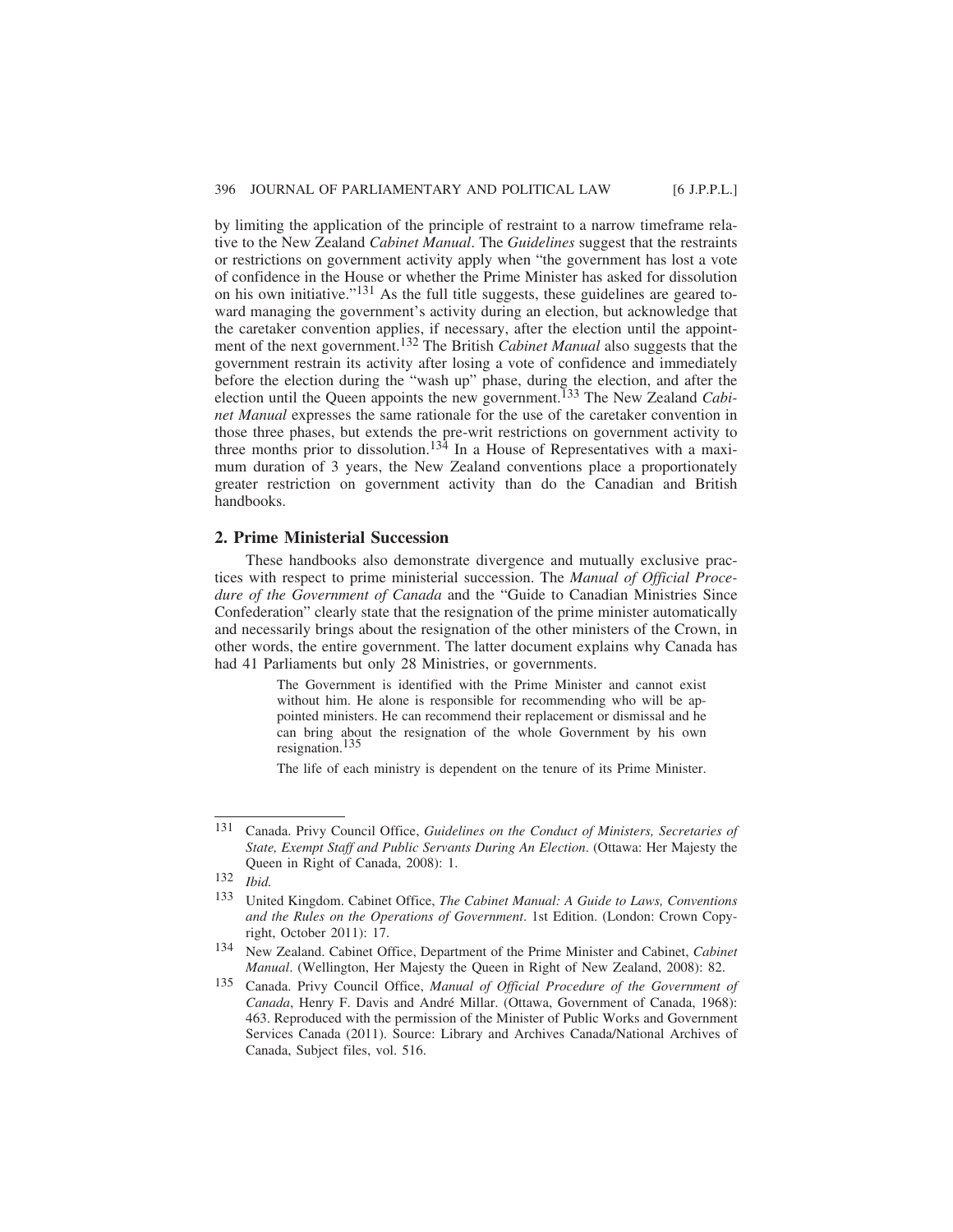[...] The last day of a ministry is determined by the date the Prime Minister died or the Governor General accepted his or her resignation.<sup>136</sup>

In contrast, the New Zealand *Cabinet Manual* has officialized the opposite conclusion. One of its subheadings reads "Mid-term change of Prime Minister with no change of government."137 Based on the passages under that sub-heading, the New Zealanders seem to interpret government as "party in power" or "the senior party in the coalition government," perhaps because their mixed-member proportional electoral system places so much emphasis on party. The New Zealand *Cabinet Manual* also acknowledges and limits the Governor-General's reserve power in appointing a new prime minister and places the emphasis on the party.

> A change of Prime Minister may occur because the incumbent Prime Minister resigns, or as a result of the retirement, incapacity, or death of the incumbent Prime Minister. In appointing a new Prime Minister, by convention the Governor-General accepts the outcome of the political process by which an individual is identified as the leader of the government.<sup>138</sup>

The Australian *Resolutions* would have codified a hybridized approach that differentiated between the death of the prime minister in office and the defeat of the government in a general election and the subsequent resignation of the prime minister.

> The resignation of a Prime Minister following a general election in which the government is defeated or following a defeat in the House of Representatives terminates the commissions of all other Ministers, but the death of a Prime Minister or his resignation in other circumstances does not automatically terminate the commissions of the other Ministers.<sup>139</sup>

The British *Cabinet Manual* concurs with the New Zealand practice: the prime minister may either tender his personal resignation or that of the government as a whole.<sup>140</sup> This case study on prime ministerial succession shows why precedents in one Commonwealth realm may not be persuasive or applicable in the others because of the divergent constitutional interpretation and practice that has arisen since the *Statute of Westminster, 1931* established the Crowns of Canada, Australia, and New Zealand as separate legal entities.

### **X. CONCLUSION**

It is possible that the series of minority parliaments in Canada from 1957 to

<sup>136</sup> Canada. Privy Council Office, "Guide to Canadian Ministries Since Confederation." <http://www.pco-bcp.gc.ca/mgm/index.asp?lang=eng#LIFE> [Accessed 24 October 2011].

<sup>137</sup> New Zealand. Cabinet Office, Department of the Prime Minister and Cabinet, *Cabinet Manual*. (Wellington, Her Majesty the Queen in Right of New Zealand, 2008): 83.

<sup>138</sup> *Ibid.*

<sup>139</sup> Australia. Constitutional Convention, *Resolutions Adopted at the Australian Constitutional Convention, Parliament House, Brisbane, 29 July to 1 August 1985*. (Canberra: Queen's Printer of Australia, 1985).

<sup>140</sup> United Kingdom. Cabinet Office, *The Cabinet Manual: A Guide to Laws, Conventions and the Rules on the Operations of Government*. 1st Edition. (London: Crown Copyright, October 2011): 14-15.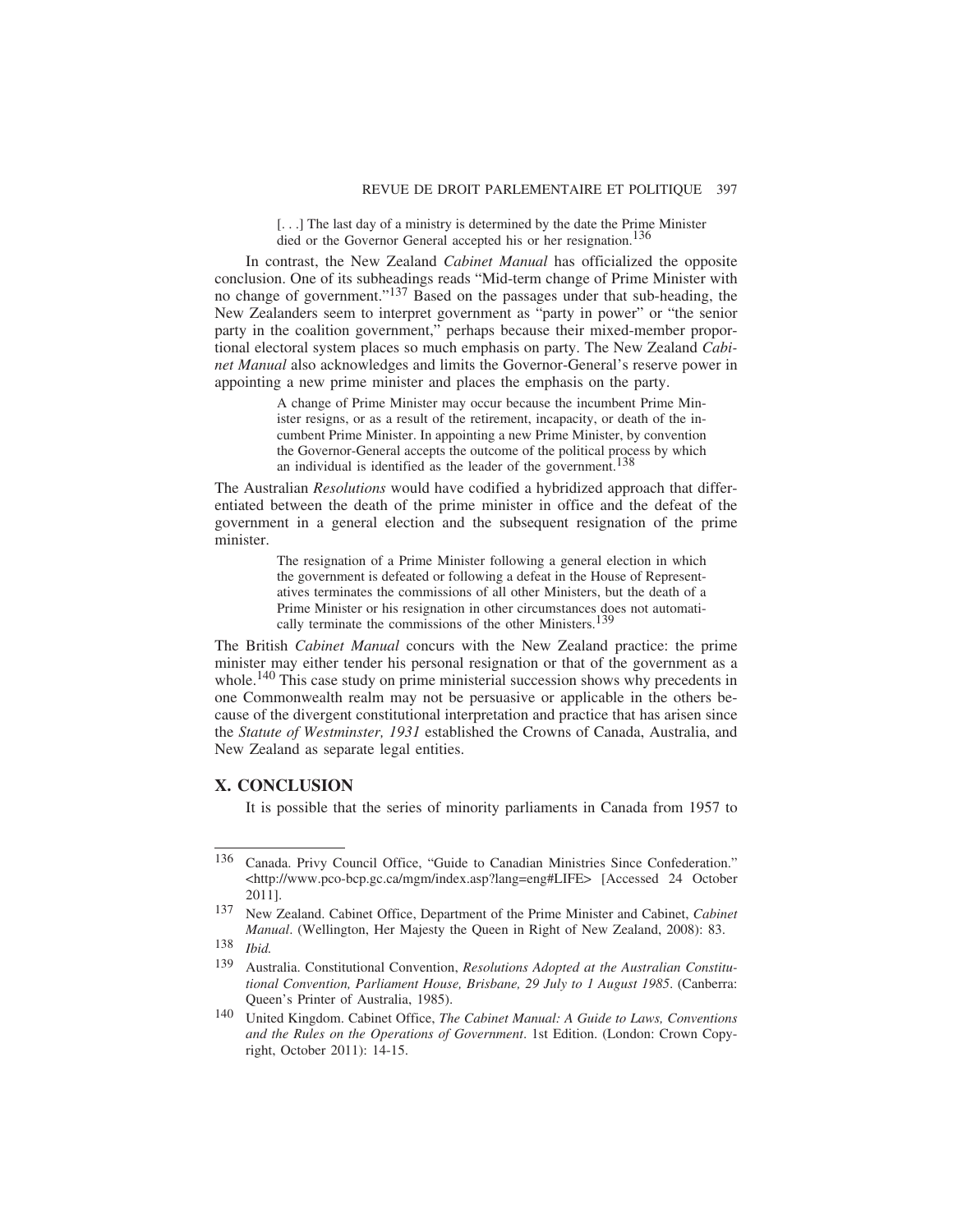1968 convinced senior government officials that officializing constitutional conventions in a practitioner's handbook would facilitate broader understanding of the principles and conventions inherent in the Canadian constitution. Similarly, the series of minority parliaments between 2004 and 2011 and the political instability that they produced shifted scholarly attention toward basic conventions governing the formation of governments, the governor general's reserve power, and the proposal to officialize conventions in a new cabinet manual based on those of the United Kingdom and New Zealand. However, these proposals overlooked the existence of the *Manual of Official Procedure of the Government of Canada*.

As in Canada, initiatives in the core Commonwealth seem to derive from constitutional crises, controversies, or transitions. New Zealand revised and made its *Cabinet Manual* public during the transition toward a new mixed-member proportional system for the election of 1996. The United Kingdom developed its draft *Cabinet Manual: A Guide to Laws, Conventions, and the Rules on the Operation of Government* in anticipation of a hung parliament, which did indeed come to pass. Australia experimented with true codification largely in reaction to the Constitutional Crisis of 1975, the implications of an elective Senate on responsible government and what constituted the legitimate exercise of the Governor-General's reserve power to dismiss a prime minister.<sup>141</sup> Canada also experimented with codification after the failure of the Victoria Charter.

That the 41st Parliament produced a majority government does not absolve constitutional scholars from devoting serious attention to omnipresent, though often latent, constitutional issues. Future elections will yield minority parliaments and therefore the potential for coalition governments. In anticipation of minority parliaments in the coming years, some Canadian scholars have promoted a potential new Canadian cabinet manual as an educational tool.142 Perhaps a widely distributed Canadian cabinet manual could also fill the gap in parliament's institutional memory that comes from its high rate of turnover of parliamentarians.<sup>143</sup>

As Sir Gus O'Donnell has noted, cabinet manuals, as with any non-justiciable interpretive references, are not designed to prescribe specific solutions to future and unknowable constitutional crises, which by their nature arise suddenly and result from differing interpretations of convention. Nor are they designed to serve as exhaustive lists.<sup>144</sup> Handbooks instead serve as guidelines and statements of general principles that can exert moral suasion on political actors and clarify their roles.

<sup>141</sup> C.J.G. Sampford, "'Recognize and Declare': An Australian Experiment in Codifying Constitutional Conventions," *Oxford Journal of Legal Students* 7, no. 3 (1987): 369- 420.

<sup>142</sup> Peter Russell, "The Principles, Rules and Practices of Parliamentary Government: Time for a Written Consolidation," *Journal of Parliamentary and Political Law* 6, no. 2 (June 2012).

<sup>143</sup> Ned Franks, "The Election Period, The Post-Election Period, and the Caretaker Conventions in Canada: Two Tables and Some Comments," (unpublished manuscript, 1 June 2011). Professor Ned Franks has shown that the parliaments between 1945 and 2011 saw an average of new MPs of 36.9%; in the 35th Parliament elected in 1993, 72.2% of MPs were new, and many post-war parliaments yielded turnover of 40%.

<sup>144</sup> Sir Gus O'Donnell, "The New Cabinet Manual," Address to the Institute for Government, London, United Kingdom, (24 February 2011)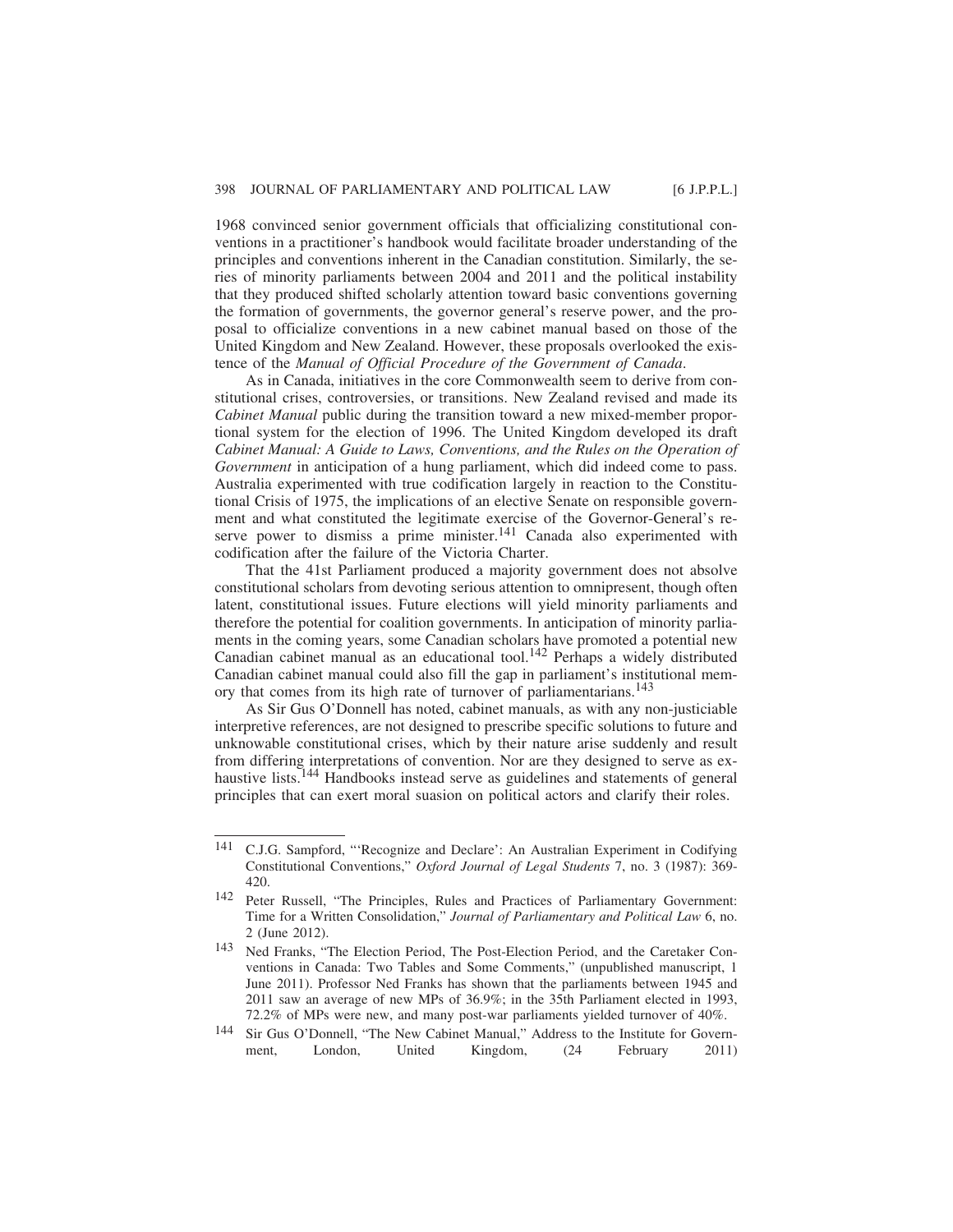Non-justiciable officializations of the conventional constitution serve as guides but are not arbiters. Ultimately, elected officials must sort out disagreements over different interpretations of convention amongst themselves, and the electorate will judge their decisions. A politically enforceable officialized handbook could reinforce the efficacy of the conventional constitution by encouraging constitutional actors to better understand their responsibilities. In turn, the public might better understand when and how to hold their elected representatives to account, and the media could report more accurately on constitutional matters, particularly those that arise during minority parliaments.

In order to ensure the ongoing political enforceability of the framework, each new government must also endorse, and, if necessary, propose changes to, officializations in order to effectively bind itself to the document.<sup>145</sup> New Zealand's experience shows that handbooks become effective mechanisms of accountability over time, provided that a government makes the document readily available in the public domain and that the government binds itself to its contents. Some observers have promoted the creation of a "private-sector" manual that scholars would write without the government's endorsement.<sup>146</sup> Such a document would be more didactic than effective because the government would not consider it binding, and it would serve only to confuse scholars and the general public.

In 1990, Eugene Forsey took his last stance against the codification of constitutional conventions in the aftermath of the Australian *Resolutions* and vigorously defended the Westminster tradition of unwritten constitutional conventions:

> Conventions are essentially, and intensely, practical. They rest ultimately on common sense. They are, accordingly, flexible, adaptable. To embody them in an ordinary law is to ossify them. To embody them in a written Constitution is to petrify them.<sup>147</sup>

Codification does not merely "ossify" or "petrify" politically enforceable constitutional convention - it eliminates the constitutional character of convention altogether. The "codification of convention" presents a paradox and an inherent contradiction in terms, because political enforceability and legal enforceability are mutually exclusive: the former relies on parliament and the electorate, but the latter relies on the courts. The electorate can hold governments to account, but they cannot throw out of office a court with whose decisions they disagree.

Conventions of non-constitutional character can exist within a codified, systematized constitutional order, like the American system. But in such a case, these conventions become merely "customs" and "practices" and are not politically en-

http://www.ucl.ac.uk/constitution-unit/events/public-seminars-10-11/cabinet-manual (Accessed on 29 May 2011).

<sup>145</sup> *Ibid.*

<sup>&</sup>lt;sup>146</sup> W.T. Stanbury, "Time to Codify the Unwritten Constitutional Conventions, Start with a 'Private-Sector Manual," *The Hill Times* (6 June 2011). a 'Private-Sector Manual,'" *The Hill Times* (6 June 2011). http://hilltimes.com/columns/2011/06/06/time-to-codify-the-unwritten-constitutionalconventions-start-with-a-private-sector/26399 [Accessed 20 October 2011].

<sup>147</sup> Eugene Forsey, "The Present Position of the Reserve Powers of the Crown" in *Evatt and Forsey on the Reserve Powers* (Sydney: Legal Books, 1990): xc.